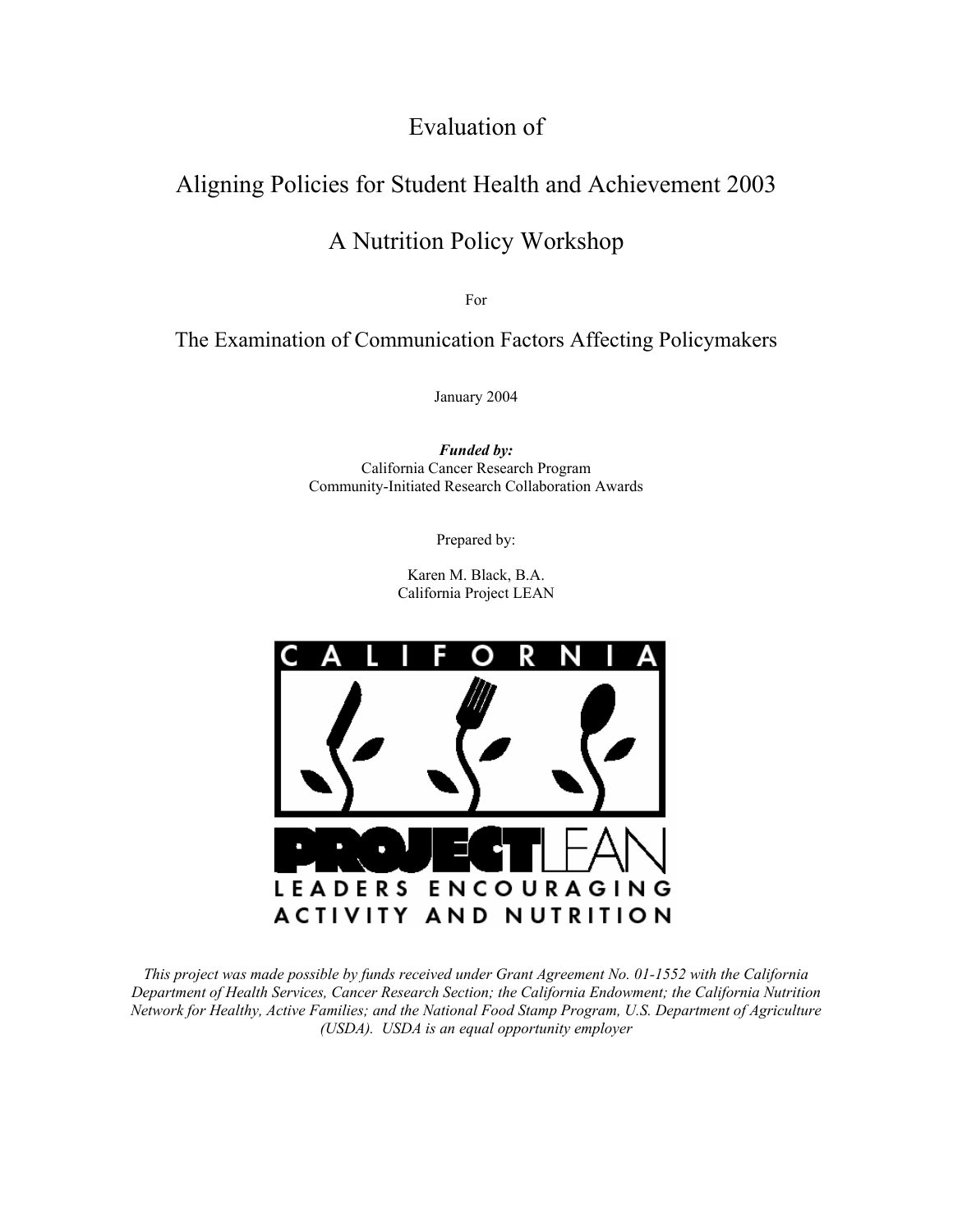| Introduction                  |              |
|-------------------------------|--------------|
| Methods 2                     |              |
| Results                       |              |
| Regional Workshops            | $\mathbf{r}$ |
| <b>CSBA Annual Conference</b> | 18           |
| Discussion                    | 19           |

Tables

*Regional Workshop Tables* 

| Table 1:  | Regional Workshop Attendance and Evaluation Response Rates                                        | 3              |
|-----------|---------------------------------------------------------------------------------------------------|----------------|
| Table 2:  | Job Category of Attendee, All Regional Workshops Combined                                         | $\overline{3}$ |
| Table 3:  | Job Category of Attendees Who Completed Evaluations, By Workshop Location                         | $\overline{4}$ |
| Table 4:  | Q2 "If you do not plan on taking the above actions, what additional information would you need in | 5              |
|           | order to take action?"                                                                            |                |
| Table 5:  | Mean Rating of Helpfulness of Workshop Topics/Activities                                          | 5 <sup>1</sup> |
| Table 6:  | Q3-A Link Among Nutrition, Physical Activity, and Learning, By Job Category                       | 6              |
| Table 7:  | Q3-B Obesity Epidemic, By Job Category                                                            | 7              |
| Table 8:  | Q3-C Making Policies Work, By Job Category                                                        | 8              |
| Table 9:  | Q3-D Board's Role in Community Relations, By Job Category                                         | 9              |
| Table 10: | Q3-E Role of Advisory Committee, By Job Category                                                  | 10             |
| Table 11: | Q3-F Board's Role in Policy Development, By Job Category                                          | 11             |
| Table 12: | Q3-G Policy Development Process/Worksheet, By Job Category                                        | 12             |
| Table 13: | Q3-H Sample Policies, By Job Category                                                             | 13             |
| Table 14: | Q3-I Break Out Session, By Job Category                                                           | 14             |
| Table 15: | Q4 "After attending this workshop I feel I have"                                                  | 14             |
| Table 16: | Q4-A "Came away with successful case studies on how to offer healthier foods and beverages        | 15             |
|           | without having to sacrifice the bottom line"                                                      |                |
| Table 17: | Q4-B "Came away with information about current federal and state regulations and how to apply     | 16             |
|           | them to my school"                                                                                |                |
| Table 18: | Q4-C "Came away with useful tools and resources for assessing my own school environment and       | 16             |
|           | recommending policy solutions"                                                                    |                |
| Table 19: | Q5 "How did you learn about this workshop?," By Job Category                                      | 17             |

| CSBA Annual Conference Tables |                                                              |  |  |  |
|-------------------------------|--------------------------------------------------------------|--|--|--|
| Table 20:                     | Mean Rating of Helpfulness of Workshop Topics/Activities     |  |  |  |
| Table $21$ :                  | "After attending this workshop I feel I have come away with" |  |  |  |

Appendices

Appendix A: California School Board Association (CSBA) brochure

Appendix B: Regional Workshop Agenda and Power Point Presentation

Appendix C: Regional Workshop Evaluation Form

Appendix D: CSBA Convention Workshop Power Point Presentation

Appendix E: CSBA Convention Workshop Evaluation Form

Appendix F: Graphs of Regional Workshop Responses by Job Category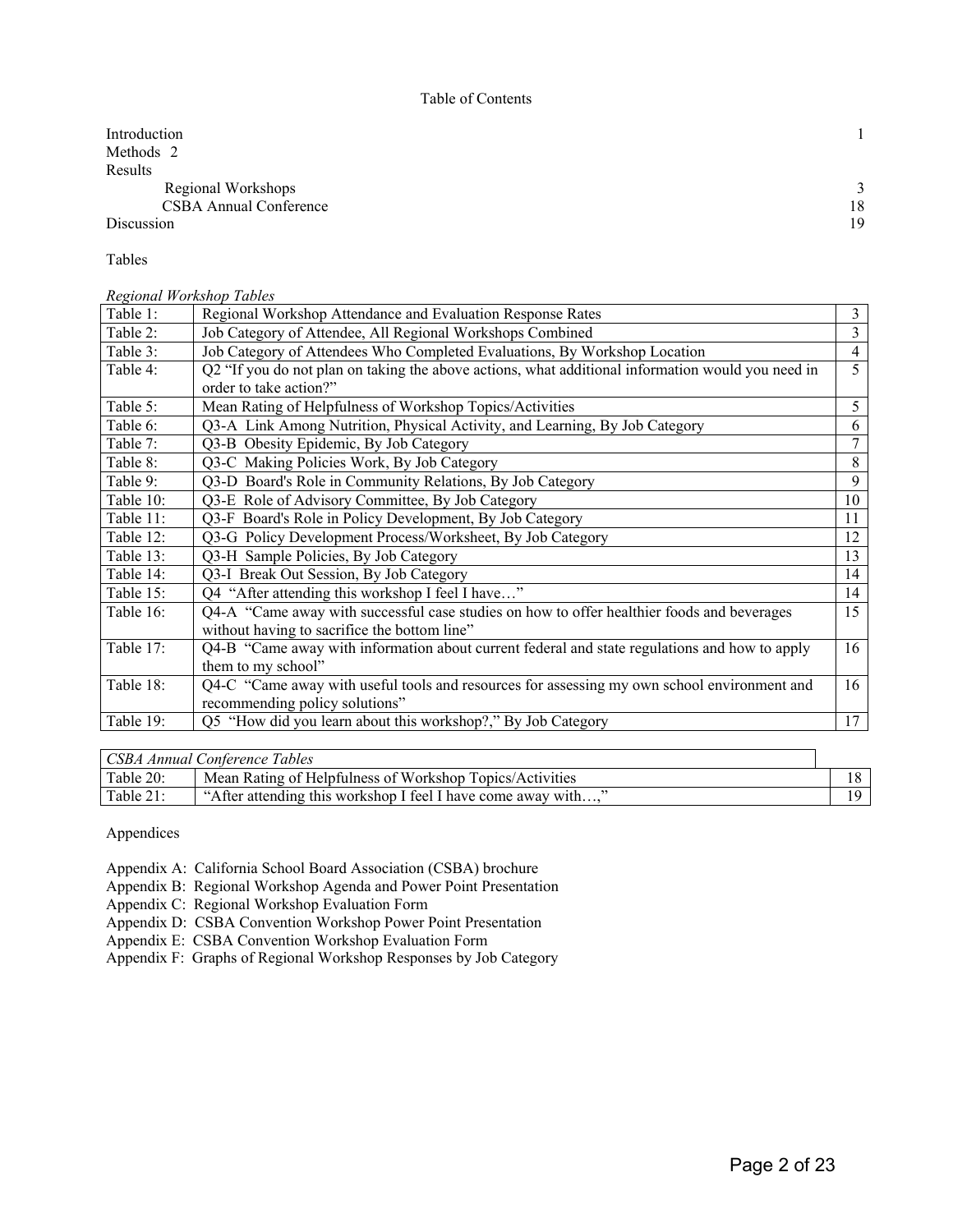#### School Board Policy Project *Aligning Policies for Student Health and Achievement 2003*  A Nutrition Policy Workshop Evaluation

# INTRODUCTION

The primary purpose of this project is to reduce cancer risk through the accomplishment of a health social marketing plan targeted at school policymakers. The project was undertaken through a collaboration between California Project LEAN (Leaders Encouraging Activity and Nutrition) (CPL), ten California communities, the California School Boards Association (CSBA), and the University of South Florida (USF), College of Public Health. All members formed the Community Research Collaborative. These members have a strong history of conducting community-based health communications research.

The broad, long-term goals of the project include (1) determining policymakers' attitudes, perceptions, and motivations related to the enactment of policies that support healthy eating in high schools; (2) mitigating barriers to the adoption of school policies that support healthy eating; and ultimately, (3) reducing the prevalence of prostate, endometrial, and ovarian cancers through the mediation of dietary risk factors.

To facilitate achieving the project's research objectives and overall goals, the following have taken place:

- 1) A comprehensive literature review of schools, policies, and nutrition (McCormack Brown and Pitt, 2001)
- 2) Formative research including key informant interviews (McCormack Brown, Henry, and Pitt, 2001)
- 3) A stratified random survey of California school board members and school superintendents (McCormack Brown, Atkintobi, and Pitt, 2001)
- 4) The development of a social marketing plan (McCormack Brown, Lindenberger, and Berends, 2002)
- 5) Testing of communication concepts (Lindenberger, Calvo, and McCormack Brown, 2002)
- 6) Development of the *Healthy Food Policy Resource Guide* and collateral materials (Gonzalez, Berends, Agron, Voss, et al., 2003)
- 7) Key informant interviews with school board members on the usability of the *Healthy Food Policy Resource Guide* (McCormack Brown, 2003)
- 8) Implementation of the social marketing plan including articles and advertisements in school board publications and nutrition policy workshops for school board members.

Nutrition policy workshops were developed jointly and sponsored by CPL and CSBA. The content of the workshops was based on feedback received from school board members at the 2002 CSBA Annual Convention as well as comments from school board members interviewed as part of a review of the *Healthy Food Policy Resource Guide* (#7 above).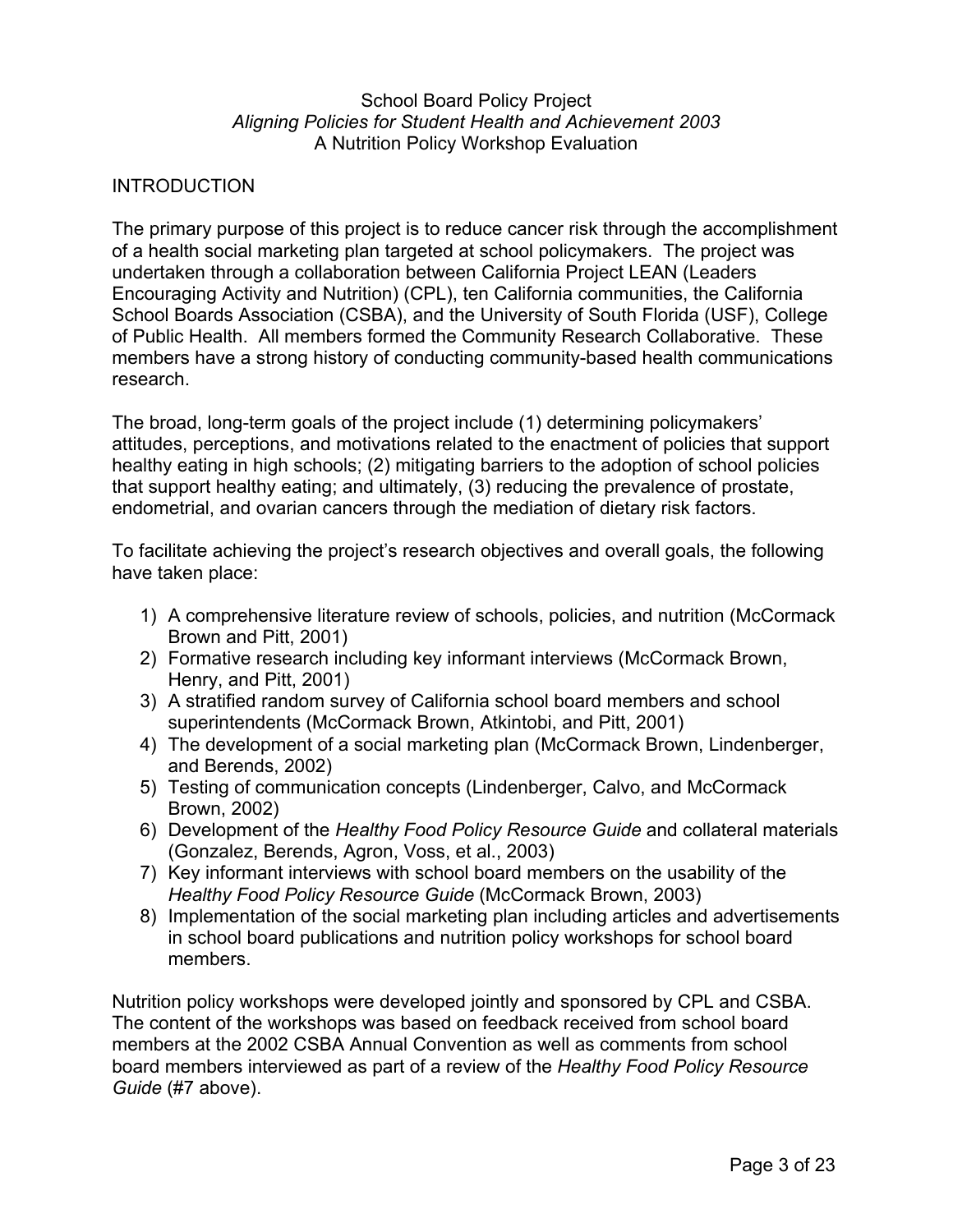This report discusses the evaluation responses of attendees at these nutrition policy workshops. Three workshops were held at strategic locations throughout the state and one workshop was held at the California School Boards Association (CSBA) Annual Conference.

# **METHODS**

Three regional workshops entitled *Aligning Policies for Student Health and Achievement 2003*, were held during November 2003, in the cities of Sacramento (11/1/03), Downey (11/8/03), and Visalia (11/15/03). School board members and school superintendents were the target audience for participation in these workshops. Participants were recruited via emails from the California School Boards Association (CSBA), a CSBA brochure (Appendix A), the CSBA website, and a CSBA electronic newsletter. Additionally, local grass roots marketing efforts included emails, mailings, and personal invitations. Attendees were charged a fee of \$79 if they were CSBA members or \$99 for non-members, and received a copy of the *Healthy Food Policy Resource Guide*, CPL's *Playing the Policy Game*, lunch, and refreshments.

Each workshop lasted approximately five hours and covered the following topics.

- The Link Among Nutrition, Physical Activity, and Learning
- The Obesity Epidemic
- Making Policies Work
- The Board's Role in Community Relations
- The Role of the Advisory Committee
- The Board's Role in Policy Development
- Policy Development Process/Worksheet
- Sample Policies

A copy of the agenda and power point presentation used can be found in Appendix B. Attendees were asked to complete a brief workshop evaluation at the end of each workshop (Appendix C).

A one-hour version of the workshop was also presented at CSBA's Annual Conference on December 12, 2003, in San Diego. Participants registered at the conference chose this workshop from several simultaneous workshops offered. A promotional flyer was included in conference packets and given away at the CPL exhibit booth. Additional promotions included CSBA's newsletter. A copy of the power point presentation used can be found in Appendix D. Attendees were asked to complete a brief workshop evaluation at the end of each session (Appendix E).

## RESULTS

Evaluation results will be reported separately for the regional workshops and the CSBA Annual Conference workshop.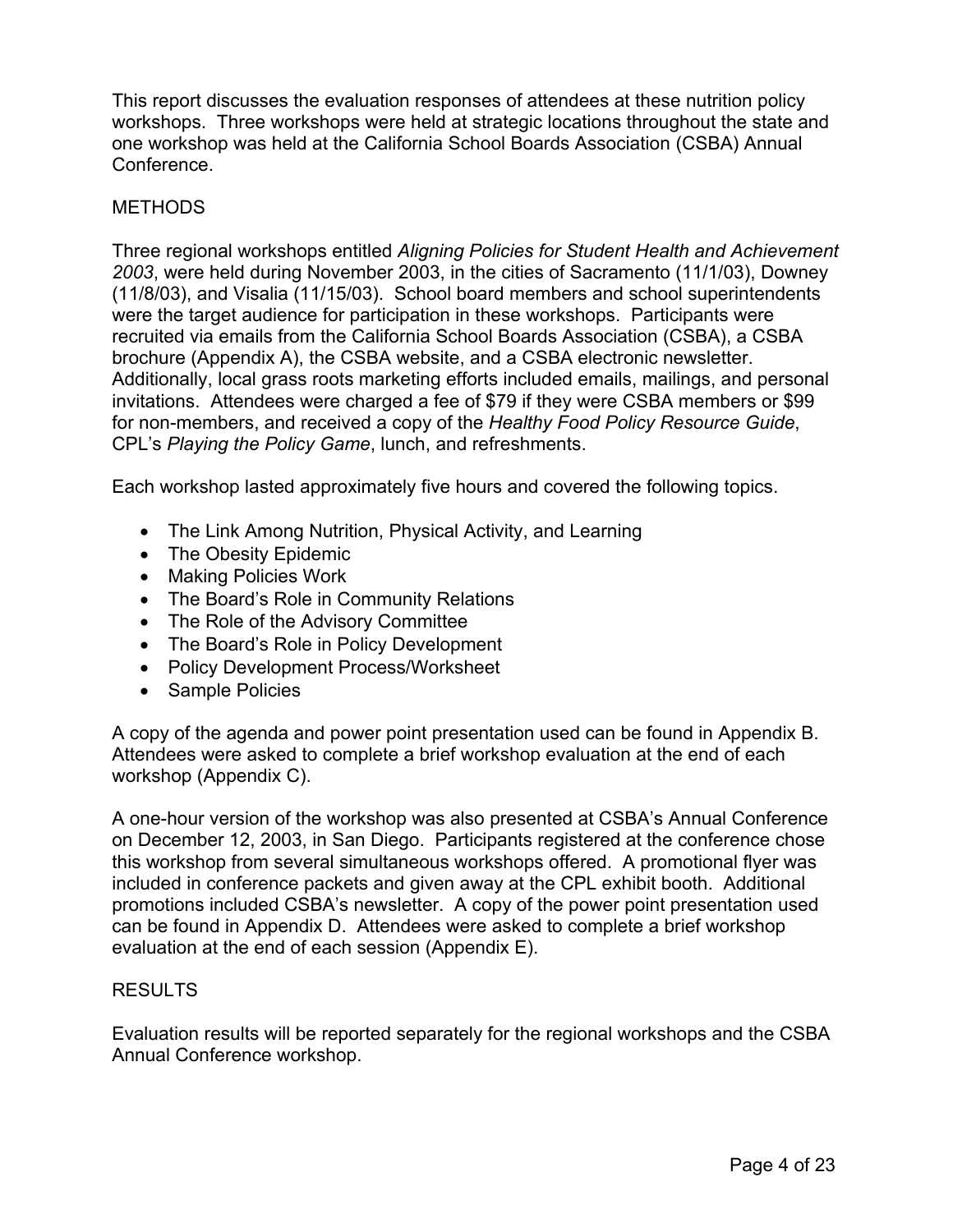## Regional Workshops

Graphs of combined regional workshop responses by job category are included in Appendix F. These graphs display results also detailed within this report in Tables 6-19.

The number of workshop attendees and evaluations collected are detailed in Table 1 below. The Downey workshop had the highest attendance, while the Visalia workshop had the highest percentage of attendees complete an evaluation. The overall response rate for all three workshops combined was 40 percent.

| Location          |    | Number of Attendees   Number of Evaluations   Response Rate<br>Completed |     |
|-------------------|----|--------------------------------------------------------------------------|-----|
| Sacramento        | 36 | 10                                                                       | 28% |
| Downey            | 45 | 14                                                                       | 31% |
| Visalia           | 14 | 13                                                                       | 93% |
| otal <sup>-</sup> | 95 | 37                                                                       | 40% |

Table 1 Regional Workshop Attendance and Evaluation Response Rates

Prepared by California Department of Health Services

Table 2 details the job categories of all workshop attendees based on the list of individuals who signed up for the workshops. For all workshops combined, the majority of attendees were from food service (36%), followed by school board members (30%).

#### Table 2 Job Category of Attendee All Regional Workshops

| Job Category of Attendee        | <b>Number</b> | Percent |
|---------------------------------|---------------|---------|
| <b>Food Service</b>             | 34            | 36%     |
| <b>School Board Member</b>      | 28            | 30%     |
| Superintendent                  |               | 4%      |
| <b>Assistant Superintendent</b> | 3             | 3%      |
| Principal                       |               | 1%      |
| Other                           | 25            | 26%     |
| Total                           | 95            | 100%    |

Prepared by California Department of Health Services

Table 3 displays the job category of workshop attendees who completed an evaluation. For each workshop, 50 percent of those who completed an evaluation worked in food service. Overall, 27.8 percent combined categorized themselves as school board members or superintendents and 19 percent of the respondents categorized themselves as "other." Reported other job categories include one each from the following: local Project LEAN staff, Education Consultant, Health Educator, Health Services Coordinator, Lead Health Teacher/Nutrition Network Director, Nutritionist, and Program Coordinator.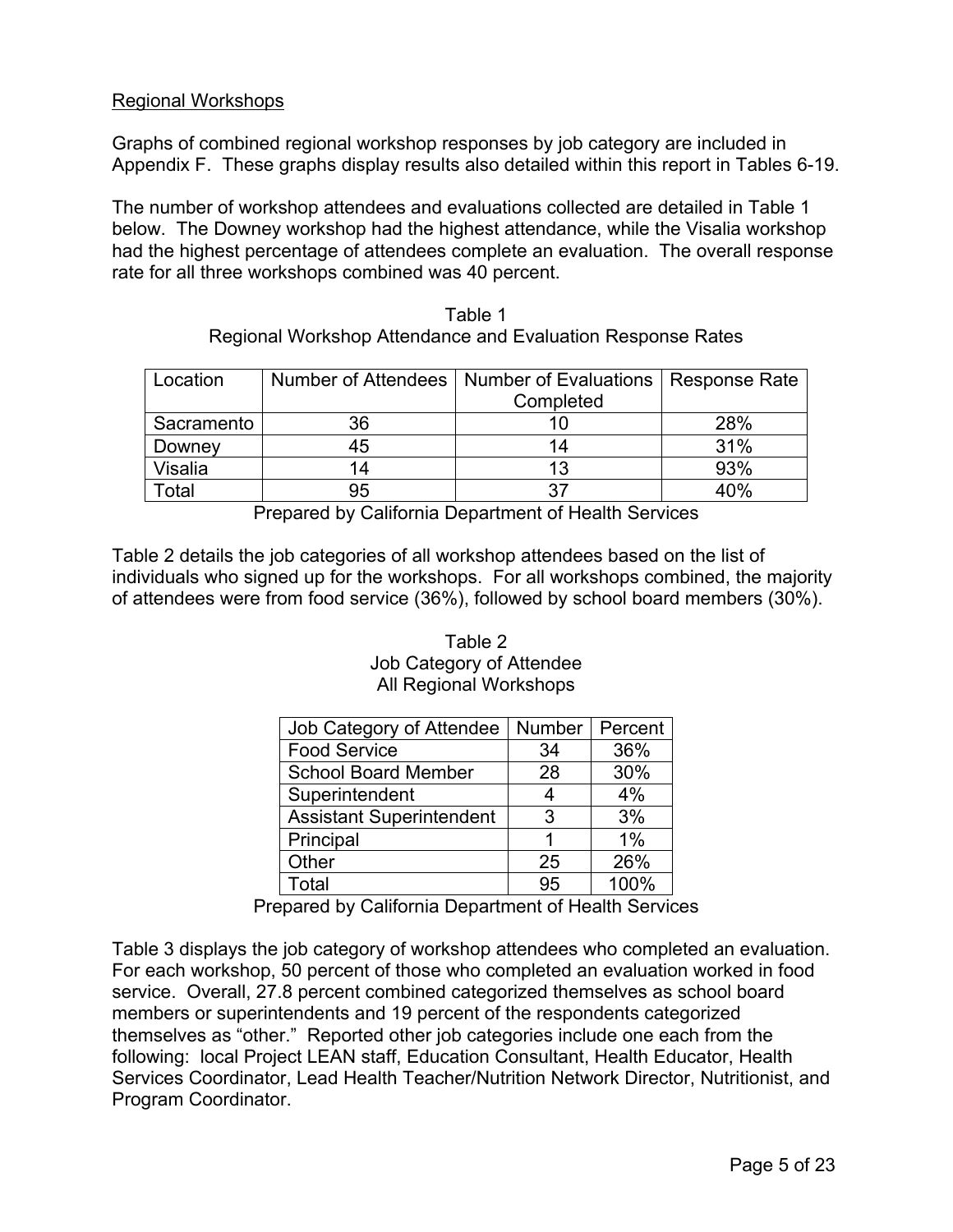## Table 3 Job Category of Attendees Who Completed Evaluations By Workshop Location

|                                  |                        |                                       |                           | Job Category of Respondent |                             |                 |                |        |  |  |
|----------------------------------|------------------------|---------------------------------------|---------------------------|----------------------------|-----------------------------|-----------------|----------------|--------|--|--|
|                                  |                        |                                       | School<br>Board<br>Member | Superintendent             | Assistant<br>Superintendent | Food<br>Service | Other          | Total  |  |  |
|                                  |                        | Count                                 | 3                         |                            | U                           | 5               |                | 10     |  |  |
| đ                                | 11/01/03<br>Sacramento | % within<br>this<br>workshop          | 30.0%                     | 10.0%                      | $0\%$                       | 50.0%           | 10.0%          | 100.0% |  |  |
|                                  | 11/08/03<br>Downey     | Count                                 | $\overline{2}$            |                            | 0                           | 7               | 4              | 14     |  |  |
| <b>Date/Location</b><br>workshop |                        | % within<br>this<br>workshop          | 14.3%                     | 7.1%                       | $0\%$                       | 50.0%           | 28.6%          | 100.0% |  |  |
|                                  |                        | Count                                 | 3                         | 0                          |                             | 6               | $\overline{2}$ | $12*$  |  |  |
|                                  | 11/15/03<br>Visalia    | % within<br>this<br>workshop          | 25.0%                     | $0\%$                      | 8.3%                        | 50.0%           | 16.7%          | 100.0% |  |  |
| Total for all<br>Count           |                        | 8                                     | $\overline{2}$            |                            | 18                          | 7               | 36             |        |  |  |
| Workshops<br>Combined            |                        | % within all<br>workshops<br>combined | 22.2%                     | 5.6%                       | 2.8%                        | 50.0%           | 19.4%          | 100.0% |  |  |

\*One respondent did not indicate his or her job category. Prepared by California Department of Health Services

Workshop attendees were asked whether the information presented was "compelling enough" to spur action on their part, and the overwhelming response was positive. All respondents to this question indicated that they "plan to bring the issue of nutrition policy up for discussion at a school board meeting," as well as "plan to assess their school environment and recommend changes." Slightly less (92.6%), responded that they "plan to suggest that a fellow school board member attend a training." Of the two "no" responses to this last question, one was from a school board member and one was from someone in the "other" job category.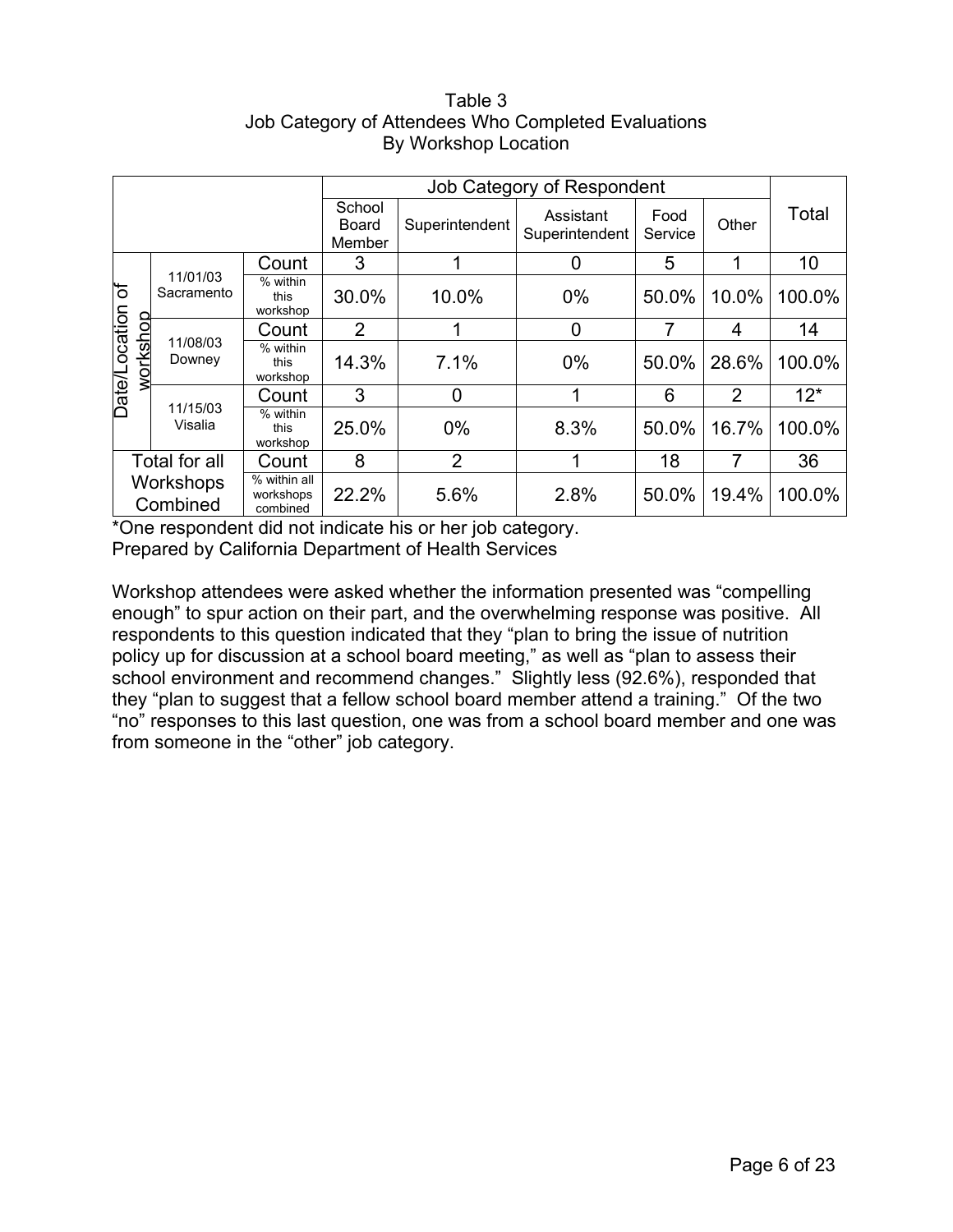In response to the question "If you do not plan on taking the above actions, what additional information would you need in order to take action?," six comments were received and are listed in Table 4 along with the job category of the respondent.

#### Table 4 Q2 "If you do not plan on taking the above actions, what additional information would you need in order to take action?" All Regional Workshops

| Comment                                                        | <b>Job Category</b>        |
|----------------------------------------------------------------|----------------------------|
| Any information -- success stories from other school districts | <b>Food Service</b>        |
| are very helpful.                                              |                            |
| I plan to help organize an advisory board for our district. I  | <b>Food Service</b>        |
| need to get additional information together.                   |                            |
| Will get book Maureen recommended "Framework on Poverty"       | <b>Food Service</b>        |
| to promote book in classroom.                                  |                            |
| I need to study some sample board policies then I will know    | <b>School Board Member</b> |
| more.                                                          |                            |
| I will contact some sources I got today.                       | <b>School Board Member</b> |
| I would figure out why school board members in the Central     |                            |
| Valley (Tulare, Fresno) counties aren't as concerned as larger | Other                      |
| communities in CA.                                             |                            |

Prepared by California Department of Health Services

Attendees were next asked to rate how "helpful they found the agenda topics or activities in raising their awareness of issues that should be considered when discussing the implementation of nutrition-related policy with their school board and district staff" on a scale from 1 (not at all helpful) to 5 (extremely helpful.) Responses are detailed in the following tables and are reported by job category, as well as for all responses combined.

#### Table 5 Mean Rating of Helpfulness of Workshop Topics/Activities Scale Range from Not at all Helpful (1) to Extremely Helpful (5) All Regional Workshops

|        | activity<br>learning<br>among<br>nutrition<br>physical<br>Ĕ<br>and | Epidemic<br>Obesity | olicies<br>čκ<br>Making Po<br>Work | ≘.<br>Role<br>Community<br>Relations<br>Board's | Advisory<br>ommittee<br>$\overleftarrow{\mathrm{o}}$<br>Role<br>Ō | ≘.<br>velopment<br>Role<br>Policy<br>Board's<br>ق | velopment<br>Vorksheet<br>Process<br>Policy<br>ق | Policies<br>Sample | Jut<br>Session<br><b>Break</b> |
|--------|--------------------------------------------------------------------|---------------------|------------------------------------|-------------------------------------------------|-------------------------------------------------------------------|---------------------------------------------------|--------------------------------------------------|--------------------|--------------------------------|
| Mean   | 4.26                                                               | 4.38                | 4.27                               | 4.31                                            | 4.39                                                              | 4.56                                              | 4.47                                             | 4.63               | 4.44                           |
| Median | 5.00                                                               | 5.00                | 4.00                               | 4.00                                            | 4.50                                                              | 5.00                                              | 5.00                                             | 5.00               | 5.00                           |
|        | $\blacksquare$                                                     | .                   |                                    |                                                 |                                                                   | $\sim$ 111 $\sim$ $\sim$ $\sim$                   |                                                  |                    |                                |

Prepared by California Department of Health Services

The average rating for all workshop topics was highly favorable (Table 5), with six of the nine topics receiving a median response of 5 (extremely helpful).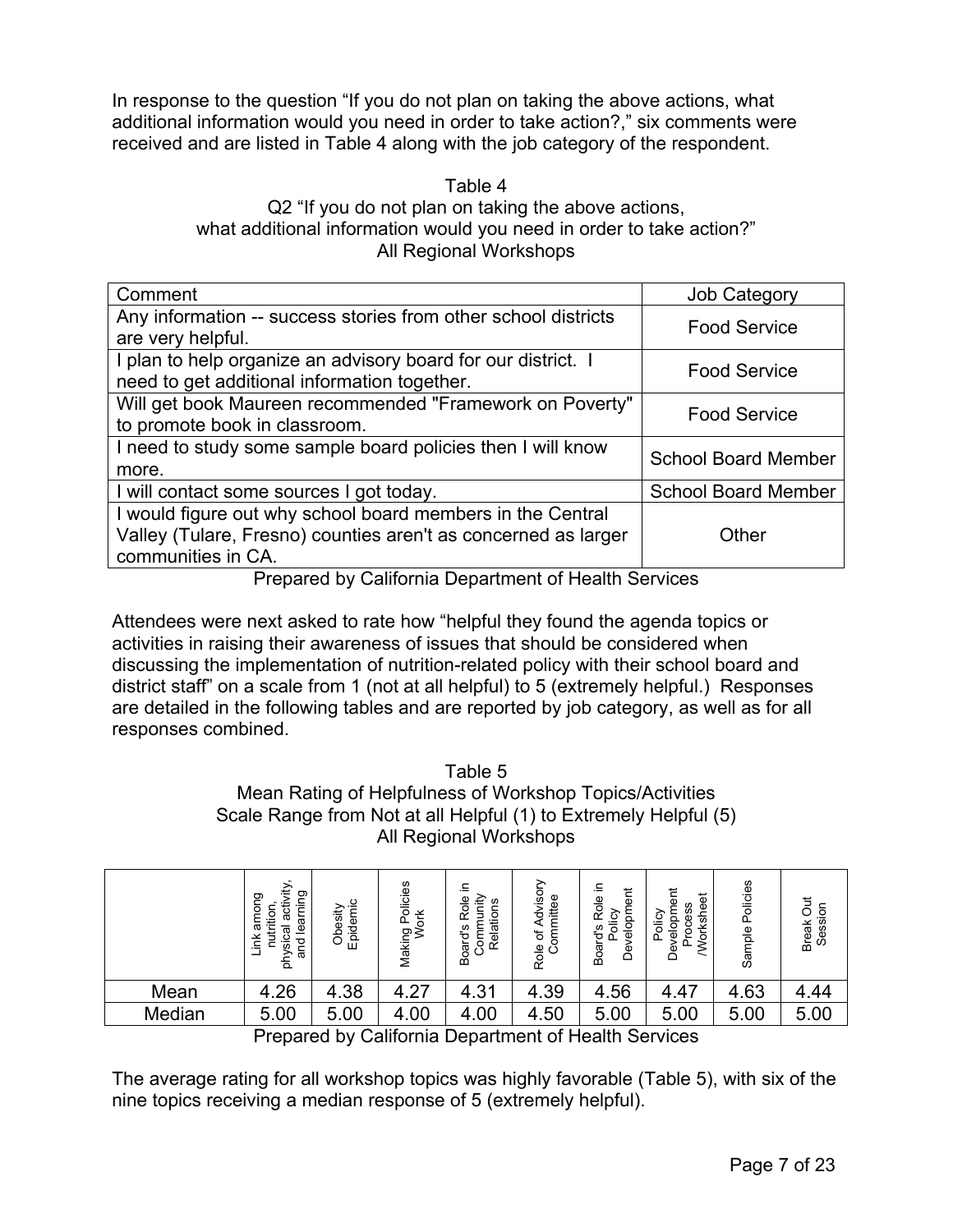The "link among nutrition, physical activity, and learning" (Table 6), was rated "extremely helpful" by respondents in food service (64.7%), and the "other" job category (57.1%). In contrast, 28.6 percent of school board members and 28.6 percent of those in the "other" job category rated this topic fairly helpful or less.

|          |                             |                                       |                | Rating on Scale Ranging from Not at all |        |                                 |                |  |  |
|----------|-----------------------------|---------------------------------------|----------------|-----------------------------------------|--------|---------------------------------|----------------|--|--|
|          |                             |                                       |                | Helpful (1) to Extremely Helpful (5)    |        |                                 |                |  |  |
|          |                             |                                       | $\overline{2}$ | Fairly<br>Helpful -<br>3                | 4      | <b>Extremely</b><br>Helpful - 5 | Total          |  |  |
|          | <b>School Board</b>         | Count                                 |                |                                         | 3      | $\overline{2}$                  | $\overline{7}$ |  |  |
|          | Member                      | % within this<br>Job Category         | 14.3%          | 14.3%                                   | 42.9%  | 28.6%                           | 100.0%         |  |  |
|          |                             | Count                                 | 0              |                                         |        | 0                               | 2              |  |  |
| Category | Superintendent              | % within this<br>Job Category         | $0\%$          | 50.0%                                   | 50.0%  | $0\%$                           | 100.0%         |  |  |
|          | Assistant<br>Superintendent | Count                                 | 0              | 0                                       |        | 0                               |                |  |  |
|          |                             | % within this<br>Job Category         | $0\%$          | $0\%$                                   | 100.0% | $0\%$                           | 100.0%         |  |  |
| doL      |                             | Count                                 | $\overline{0}$ | $\overline{2}$                          | 4      | 11                              | 17             |  |  |
|          | <b>Food Services</b>        | % within this<br>Job Category         | $0\%$          | 11.8%                                   | 23.5%  | 64.7%                           | 100.0%         |  |  |
|          |                             | Count                                 |                |                                         |        | 4                               |                |  |  |
|          | Other                       | % within this<br>Job Category         | 14.3%          | 14.3%                                   | 14.3%  | 57.1%                           | 100.0%         |  |  |
| Total    |                             | Count                                 | 2              | 5                                       | 10     | 17                              | 34             |  |  |
|          |                             | % within All<br>Responses<br>Combined | 5.9%           | 14.7%                                   | 29.4%  | 50.0%                           | 100.0%         |  |  |

Table 6 Q3-A Link Among Nutrition, Physical Activity, and Learning By Job Category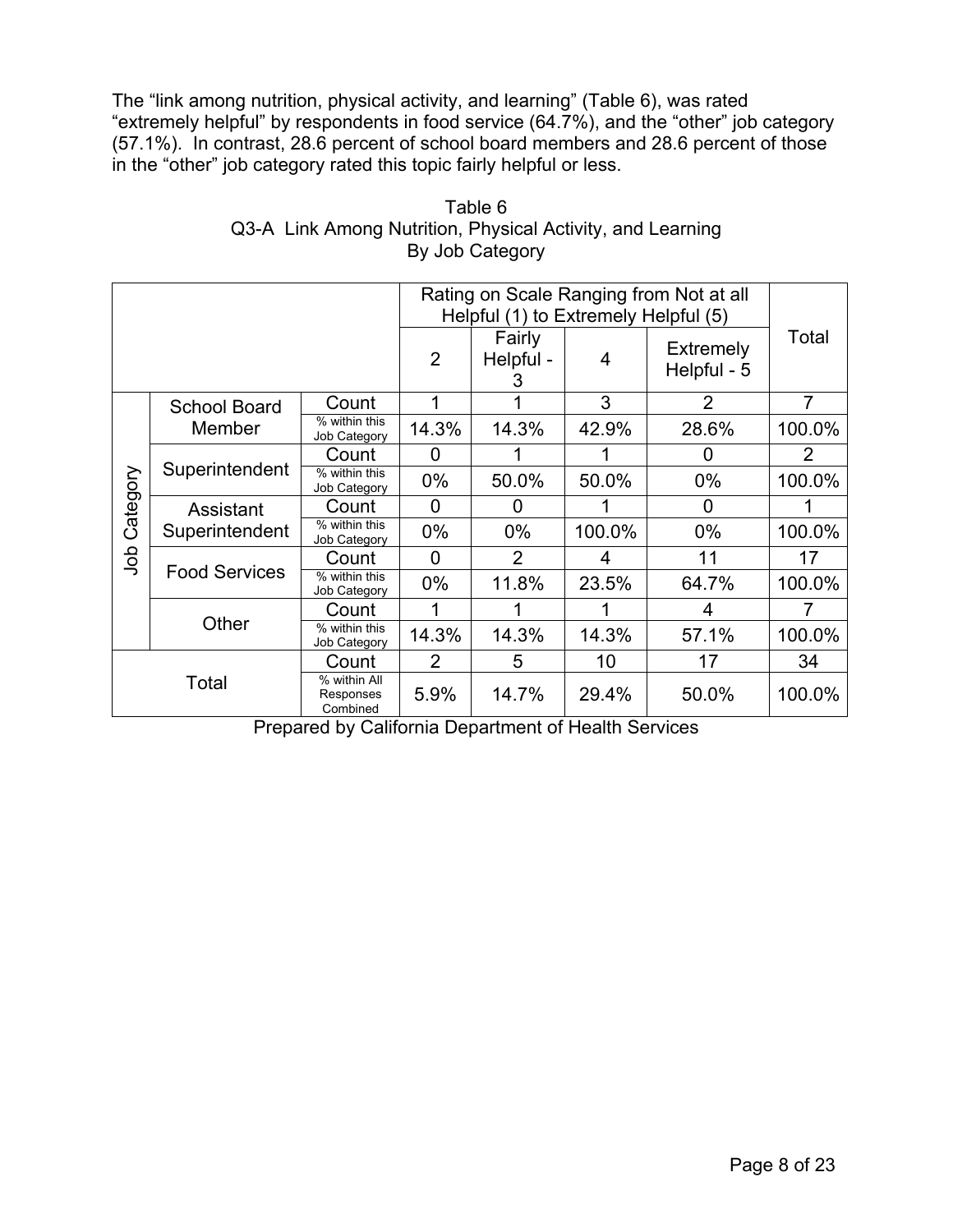The "obesity epidemic" topic (Table 7), was reported to be extremely helpful by 75 percent of school board member respondents, with 44.4 percent of food service respondents and 57.1 percent of "other" job category respondents agreeing with their assessment.

| Rating on Scale Ranging from Not at all<br>Helpful (1) to Extremely Helpful (5) |                             |                                       |              |                          |                |                                 |        |
|---------------------------------------------------------------------------------|-----------------------------|---------------------------------------|--------------|--------------------------|----------------|---------------------------------|--------|
|                                                                                 |                             |                                       | 2            | Fairly<br>Helpful -<br>3 | 4              | <b>Extremely</b><br>Helpful - 5 | Total  |
|                                                                                 | <b>School Board</b>         | Count                                 | 0            | 0                        | $\overline{2}$ | 6                               | 8      |
|                                                                                 | Member                      | % within this<br>Job Category         | $0\%$        | $0\%$                    | 25.0%          | 75.0%                           | 100.0% |
|                                                                                 |                             | Count                                 | <sup>0</sup> | 0                        |                |                                 | 2      |
| Category                                                                        | Superintendent              | % within this<br>Job Category         | $0\%$        | $0\%$                    | 50.0%          | 50.0%                           | 100.0% |
|                                                                                 | Assistant<br>Superintendent | Count                                 | $\Omega$     | 0                        |                | 0                               |        |
|                                                                                 |                             | % within this<br>Job Category         | $0\%$        | $0\%$                    | 100.0%         | $0\%$                           | 100.0% |
| dob                                                                             |                             | Count                                 | 0            | 2                        | 8              | 8                               | 18     |
|                                                                                 | <b>Food Services</b>        | % within this<br>Job Category         | $0\%$        | 11.1%                    | 44.4%          | 44.4%                           | 100.0% |
|                                                                                 |                             | Count                                 |              |                          |                | 4                               |        |
|                                                                                 | Other                       | % within this<br>Job Category         | 14.3%        | 14.3%                    | 14.3%          | 57.1%                           | 100.0% |
|                                                                                 |                             | Count                                 |              | 3                        | 13             | 19                              | 36     |
| Total                                                                           |                             | % within All<br>Responses<br>Combined | 2.8%         | 8.3%                     | 36.1%          | 52.8%                           | 100.0% |

# Table 7 Q3-B Obesity Epidemic By Job Category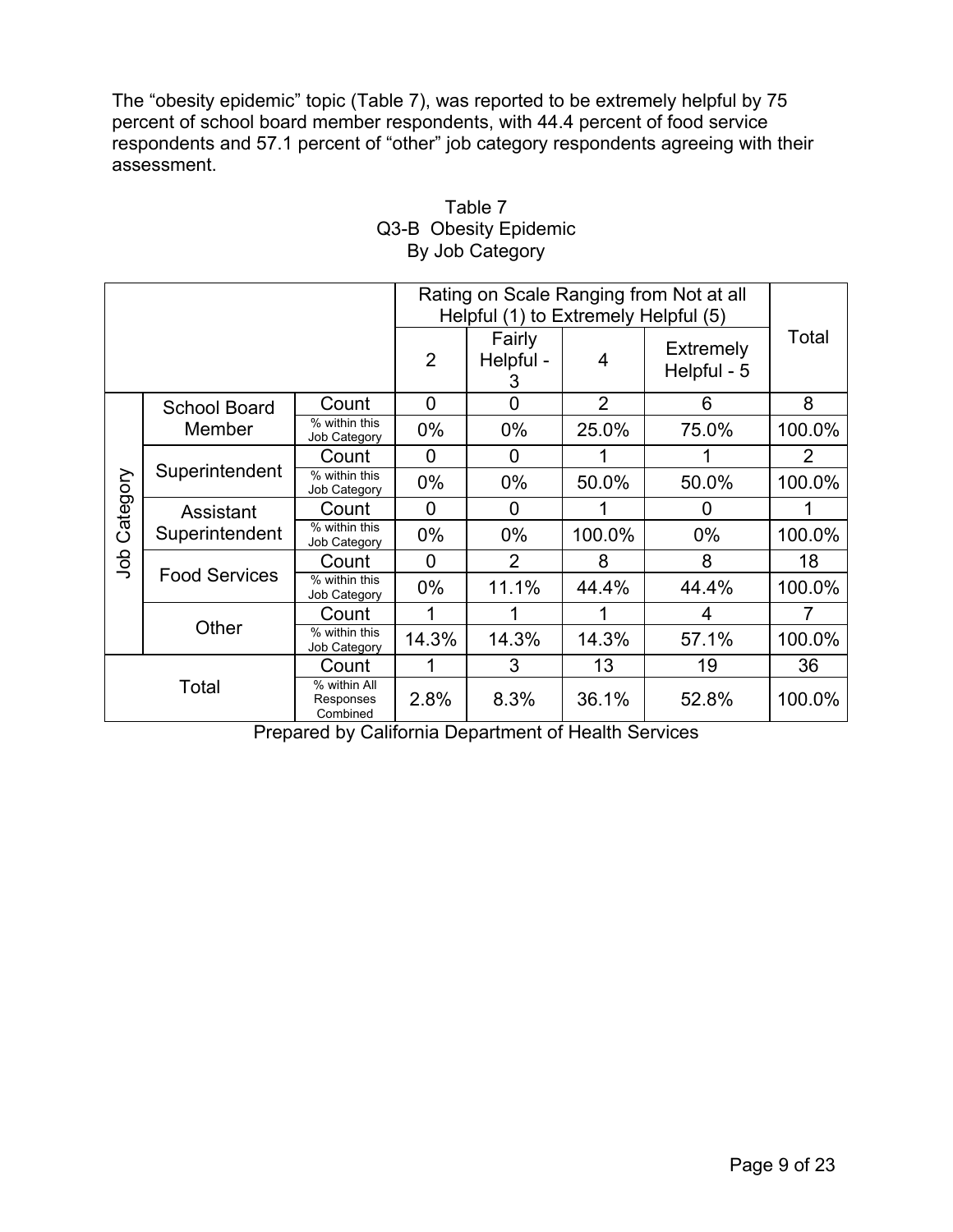Almost one-half of the combined respondents reported that the topic "making policies work" was extremely helpful (Table 8), including the majority of school board members (50%) and those in the "other" job category (71.4%). Food service respondents were split between rating this topic fairly helpful (22.2%), extremely helpful (38.9%) or in between (38.9%).

|                                                         |                             |                               | Rating on Scale Ranging from Not at all<br>Helpful (1) to Extremely Helpful (5) |        |                                 |                |
|---------------------------------------------------------|-----------------------------|-------------------------------|---------------------------------------------------------------------------------|--------|---------------------------------|----------------|
|                                                         |                             |                               | Fairly<br>Helpful - 3                                                           | 4      | <b>Extremely</b><br>Helpful - 5 | Total          |
|                                                         | <b>School Board</b>         | Count                         | 0                                                                               | 4      | 4                               | 8              |
|                                                         | Member                      | % within this Job<br>Category | $0\%$                                                                           | 50.0%  | 50.0%                           | 100.0%         |
|                                                         |                             | Count                         |                                                                                 |        | 0                               | $\overline{2}$ |
| Category                                                | Superintendent              | % within this Job<br>Category | 50.0%                                                                           | 50.0%  | $0\%$                           | 100.0%         |
|                                                         | Assistant<br>Superintendent | Count                         | 0                                                                               |        | 0                               |                |
|                                                         |                             | % within this Job<br>Category | $0\%$                                                                           | 100.0% | $0\%$                           | 100.0%         |
| doL                                                     |                             | Count                         | 4                                                                               |        |                                 | 18             |
|                                                         | <b>Food Services</b>        | % within this Job<br>Category | 22.2%                                                                           | 38.9%  | 38.9%                           | 100.0%         |
|                                                         |                             | Count                         | 0                                                                               | 2      | 5                               |                |
|                                                         | Other                       | % within this Job<br>Category | $0\%$                                                                           | 28.6%  | 71.4%                           | 100.0%         |
| Count<br>% within All<br>Total<br>Responses<br>Combined |                             |                               | 5                                                                               | 15     | 16                              | 36             |
|                                                         |                             |                               | 13.9%                                                                           | 41.7%  | 44.4%                           | 100.0%         |

# Table 8 Q3-C Making Policies Work By Job Category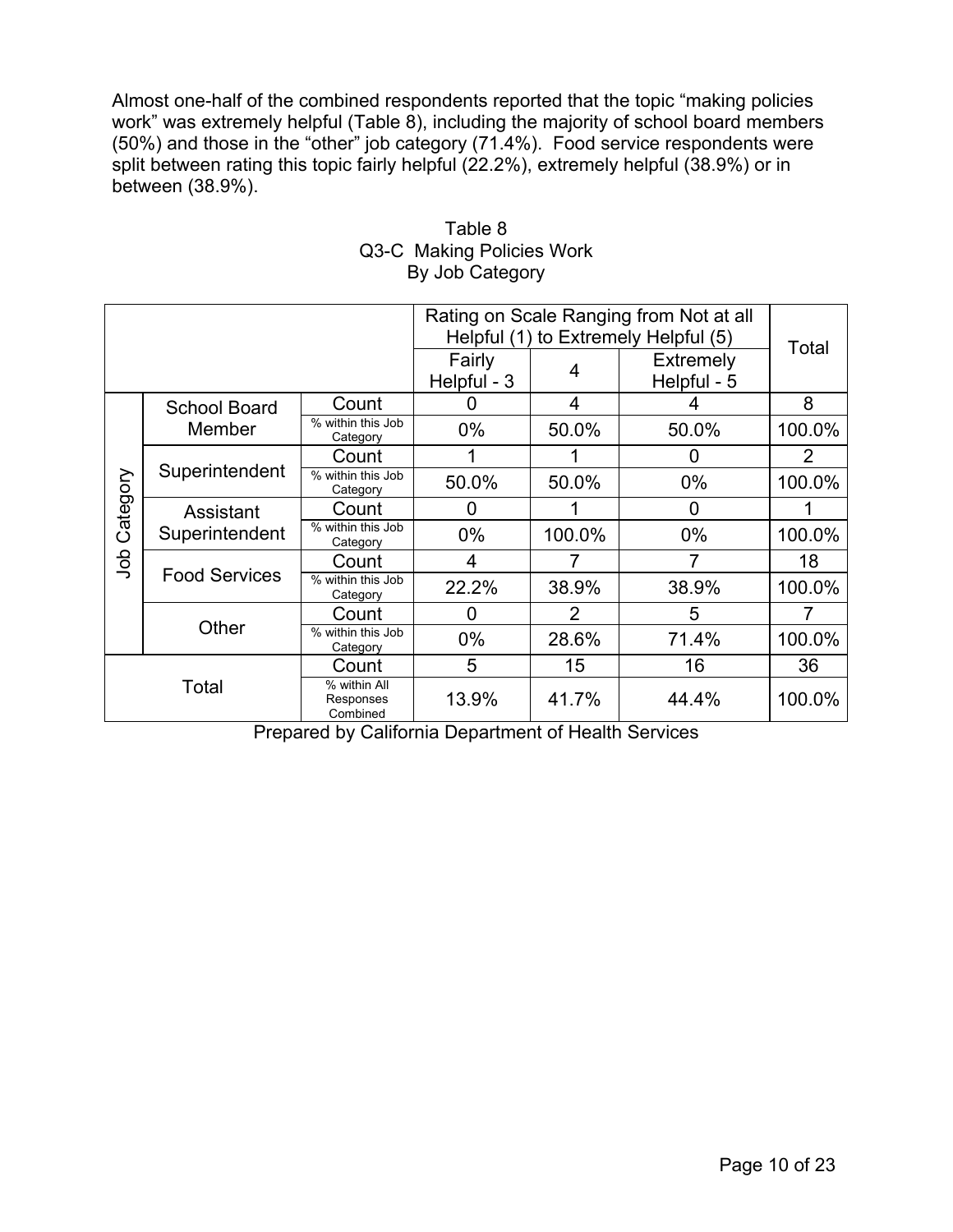Table 9 details responses to the topic "board's role in community relations." The majority of all respondents rated this topic extremely helpful (50%), with school board members (71.4%), and respondents in the "other" job category (85.7%), agreeing with this assessment. Food service respondents were split between rating this topic fairly helpful (23.5%), extremely helpful (35.3%) or in between (41.2%).

|                                                         |                             |                               | Rating on Scale Ranging from Not at all<br>Helpful (1) to Extremely Helpful (5) | Total          |                                 |        |
|---------------------------------------------------------|-----------------------------|-------------------------------|---------------------------------------------------------------------------------|----------------|---------------------------------|--------|
|                                                         |                             |                               | Fairly<br>Helpful - 3                                                           | 4              | <b>Extremely</b><br>Helpful - 5 |        |
|                                                         | <b>School Board</b>         | Count                         | $\mathbf{I}$                                                                    | $\overline{2}$ | 5                               | 7      |
|                                                         | Member                      | % within this Job<br>Category | $0\%$                                                                           | 28.6%          | 71.4%                           | 100.0% |
|                                                         |                             | Count                         |                                                                                 |                | 0                               | 2      |
| Category                                                | Superintendent              | % within this Job<br>Category | 50.0%                                                                           | 50.0%          | $0\%$                           | 100.0% |
|                                                         | Assistant<br>Superintendent | Count                         | $\mathbf{0}$                                                                    |                | ŋ                               |        |
|                                                         |                             | % within this Job<br>Category | $0\%$                                                                           | 100.0%         | $0\%$                           | 100.0% |
| dob                                                     | <b>Food Services</b>        | Count                         | 4                                                                               |                | 6                               | 17     |
|                                                         |                             | % within this Job<br>Category | 23.5%                                                                           | 41.2%          | 35.3%                           | 100.0% |
|                                                         |                             | Count                         |                                                                                 | O              | 6                               |        |
|                                                         | Other                       | % within this Job<br>Category | 14.3%                                                                           | $0\%$          | 85.7%                           | 100.0% |
| Count<br>% within All<br>Total<br>Responses<br>Combined |                             | 6                             | 11                                                                              | 17             | 34                              |        |
|                                                         |                             |                               | 17.6%                                                                           | 32.4%          | 50.0%                           | 100.0% |

## Table 9 Q3-D Board's Role in Community Relations By Job Category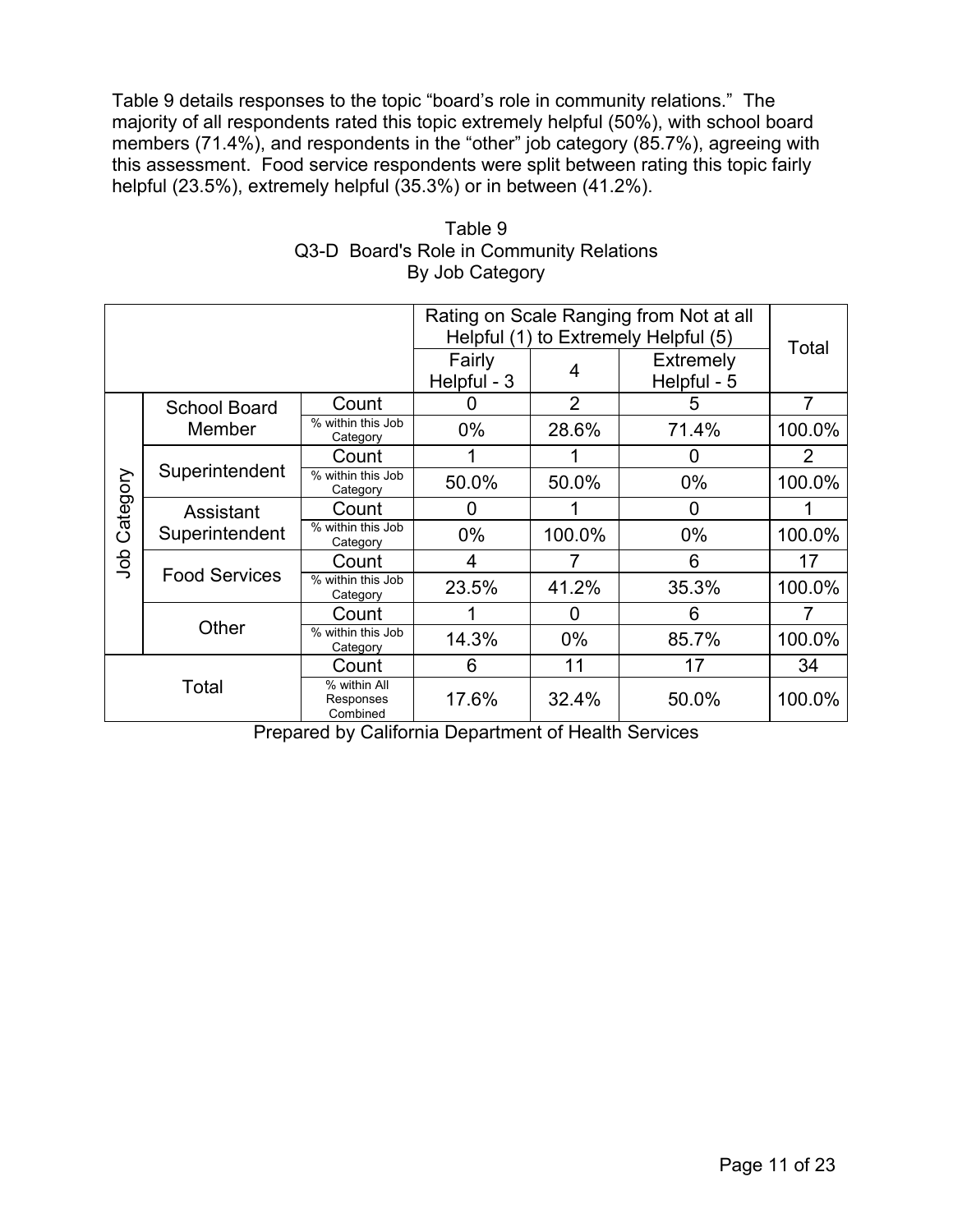When evaluating the "role of advisory committee" (Table 10), there was a significant difference in the distribution of responses by job category (Chi Square=25.876, df=8, p=.001). School board members rated this topic 4 or 5 (100%), superintendents rated it 3 (100%), food service respondents reported mixed ratings with the majority rating it 4 or 5 (88.3%), and those in the "other" job category rated it 5 (100%).

|          |                             |                                       | Rating on Scale Ranging from Not at all |        |                                                                         |                |
|----------|-----------------------------|---------------------------------------|-----------------------------------------|--------|-------------------------------------------------------------------------|----------------|
|          |                             |                                       | Fairly<br>Helpful - 3                   | 4      | Helpful (1) to Extremely Helpful (5)<br><b>Extremely</b><br>Helpful - 5 | Total          |
|          | <b>School Board</b>         | Count                                 |                                         | 4      |                                                                         | 8              |
|          | Member                      | % within this Job<br>Category         | $0\%$                                   | 50.0%  | 50.0%                                                                   | 100.0%         |
|          |                             | Count                                 | $\overline{2}$                          | 0      | 0                                                                       | $\overline{2}$ |
| Category | Superintendent              | % within this Job<br>Category         | 100.0%                                  | $0\%$  | $0\%$                                                                   | 100.0%         |
|          | Assistant<br>Superintendent | Count                                 | 0                                       |        | 0                                                                       |                |
|          |                             | % within this Job<br>Category         | $0\%$                                   | 100.0% | $0\%$                                                                   | 100.0%         |
| dob      |                             | Count                                 | 2                                       | 8      | 7                                                                       | 17             |
|          | <b>Food Services</b>        | % within this Job<br>Category         | 11.8%                                   | 47.1%  | 41.2%                                                                   | 100.0%         |
|          |                             | Count                                 | O                                       | 0      |                                                                         |                |
|          | Other                       | % within this Job<br>Category         | $0\%$                                   | $0\%$  | 100.0%                                                                  | 100.0%         |
| Count    |                             |                                       | 4                                       | 13     | 18                                                                      | 35             |
| Total    |                             | % within All<br>Responses<br>Combined | 11.4%                                   | 37.1%  | 51.4%                                                                   | 100.0%         |

## Table 10 Q3-E Role of Advisory Committee By Job Category

Chi Square=25.876, df=8, p=.001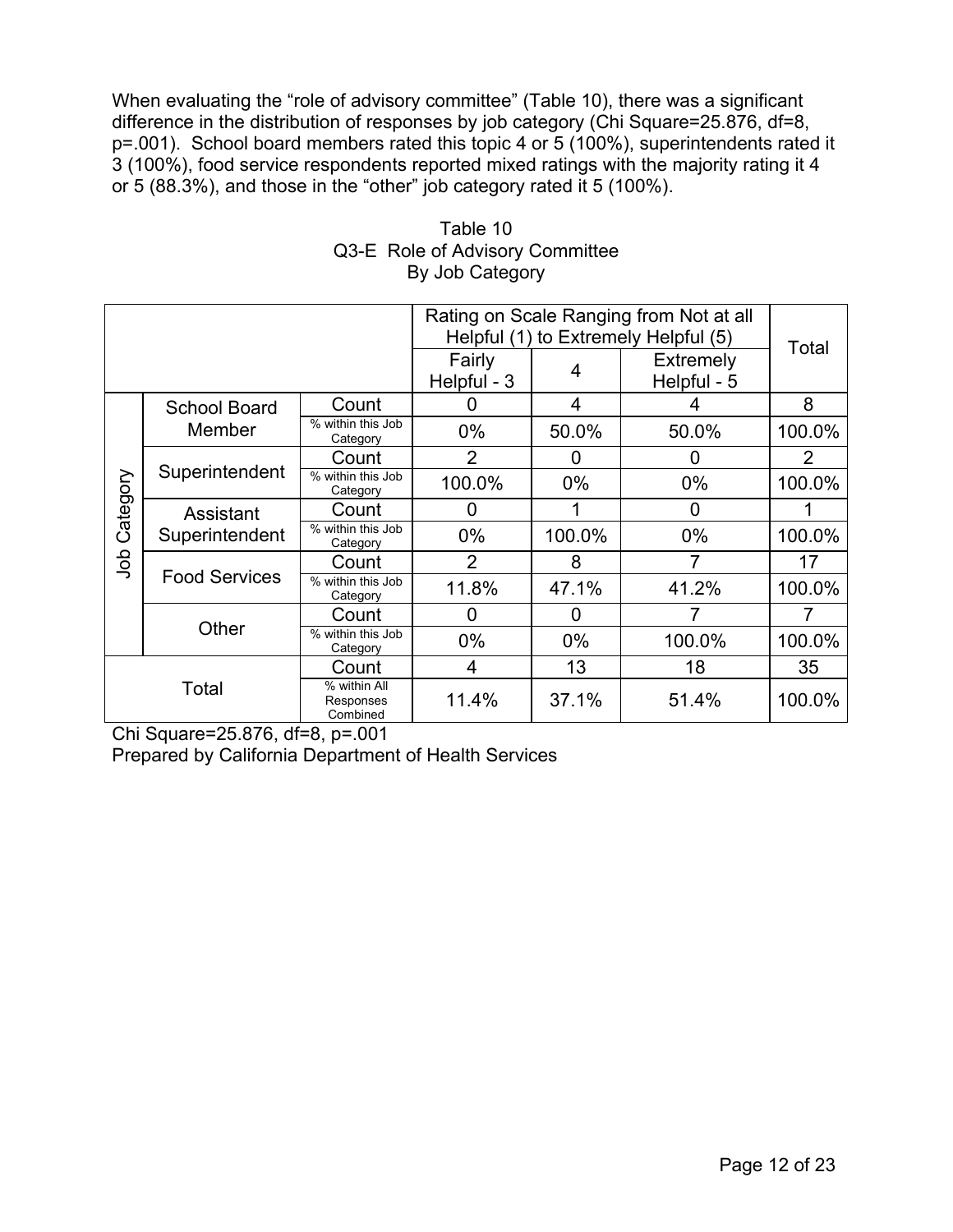Ratings of the helpfulness of the topic "board's role in policy development" (Table 11) were also significantly different among respondents from the different job categories (Chi Square=26.154, df=8, p=.001).

| Rating on Scale Ranging from Not at all |                             |                                       |             |                                      |                  |        |
|-----------------------------------------|-----------------------------|---------------------------------------|-------------|--------------------------------------|------------------|--------|
|                                         |                             |                                       |             | Helpful (1) to Extremely Helpful (5) | Total            |        |
|                                         |                             |                                       | Fairly      | 4                                    | <b>Extremely</b> |        |
|                                         |                             |                                       | Helpful - 3 |                                      | Helpful - 5      |        |
|                                         | <b>School Board</b>         | Count                                 |             | $\overline{2}$                       | 6                | 8      |
|                                         | Member                      | % within this Job<br>Category         | $0\%$       | 25.0%                                | 75.0%            | 100.0% |
| Category                                | Superintendent              | Count                                 |             |                                      | 0                | 2      |
|                                         |                             | % within this Job<br>Category         | 50.0%       | 50.0%                                | $0\%$            | 100.0% |
|                                         | Assistant<br>Superintendent | Count                                 | 0           |                                      | 0                |        |
|                                         |                             | % within this Job<br>Category         | $0\%$       | 100.0%                               | $0\%$            | 100.0% |
| ap<br>C                                 |                             | Count                                 | $\Omega$    | 9                                    | 8                | 17     |
|                                         | <b>Food Services</b>        | % within this Job<br>Category         | $0\%$       | 52.9%                                | 47.1%            | 100.0% |
|                                         |                             | Count                                 | 0           | O                                    |                  |        |
|                                         | Other                       | % within this Job<br>Category         | $0\%$       | $0\%$                                | 100.0%           | 100.0% |
|                                         |                             | Count                                 |             | 13                                   | 21               | 35     |
| Total                                   |                             | % within All<br>Responses<br>Combined | 2.9%        | 37.1%                                | 60.0%            | 100.0% |

# Table 11 Q3-F Board's Role in Policy Development By Job Category

Chi Square=26.154, df=8, p=.001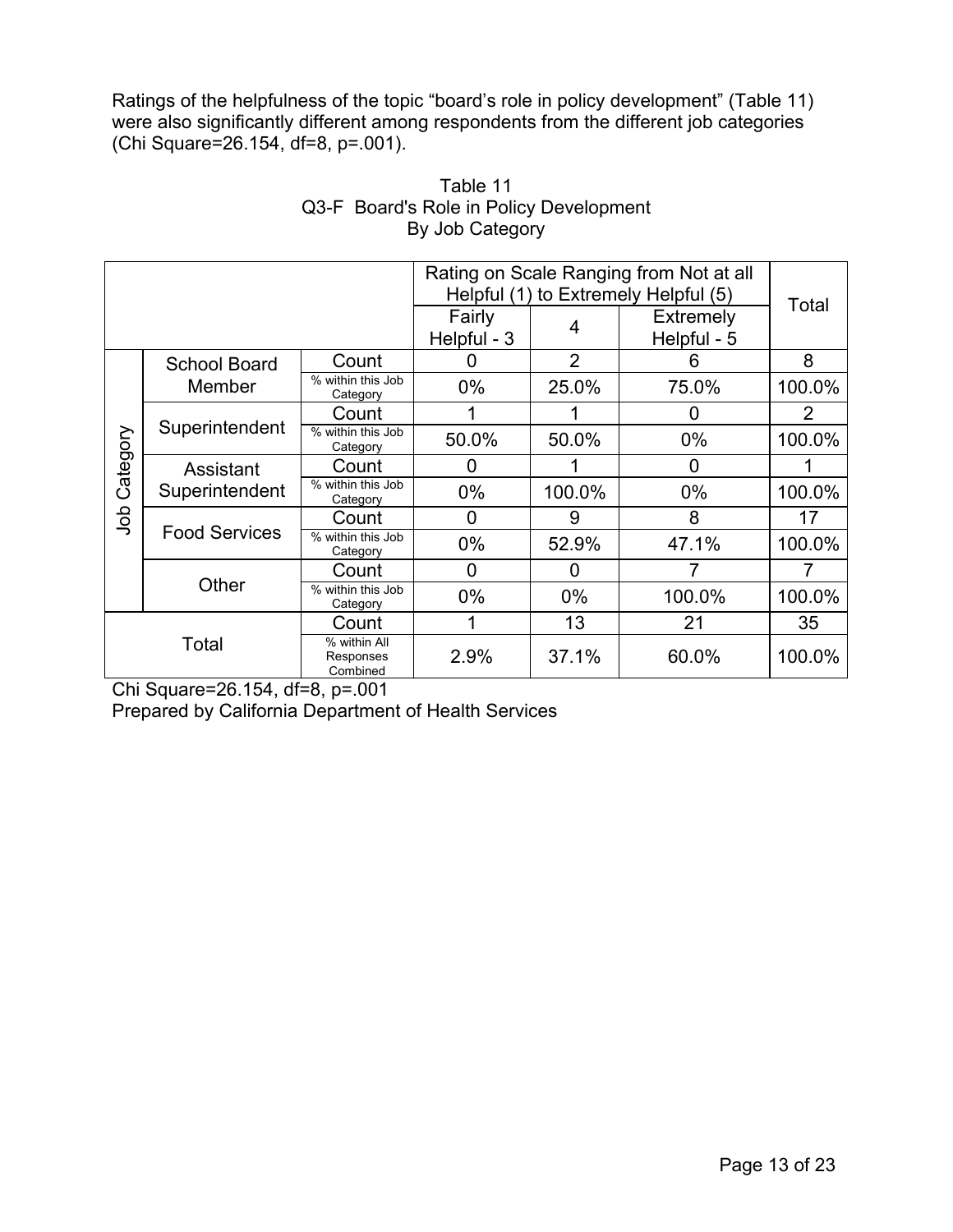Ratings on the helpfulness of "policy development process/worksheet" were highest among school board members, and the majority of food service respondents and respondents in the "other" category (Table 12).

| Rating on Scale Ranging from Not at all |                             |                                       |                |                                 |                                      |        |
|-----------------------------------------|-----------------------------|---------------------------------------|----------------|---------------------------------|--------------------------------------|--------|
|                                         |                             |                                       |                |                                 | Helpful (1) to Extremely Helpful (5) | Total  |
|                                         |                             | Fairly<br>Helpful - 3                 | 4              | <b>Extremely</b><br>Helpful - 5 |                                      |        |
|                                         | <b>School Board</b>         | Count                                 |                | 4                               |                                      | 8      |
|                                         | Member                      | % within this Job<br>Category         | $0\%$          | 50.0%                           | 50.0%                                | 100.0% |
|                                         | Superintendent              | Count                                 | O              |                                 | 0                                    |        |
| Category                                |                             | % within this Job<br>Category         | $0\%$          | 100.0%                          | $0\%$                                | 100.0% |
|                                         | Assistant<br>Superintendent | Count                                 | 0              | O                               |                                      |        |
|                                         |                             | % within this Job<br>Category         | $0\%$          | $0\%$                           | 100.0%                               | 100.0% |
| dob                                     |                             | Count                                 | $\overline{2}$ | 5                               | 9                                    | 16     |
|                                         | <b>Food Services</b>        | % within this Job<br>Category         | 12.5%          | 31.3%                           | 56.3%                                | 100.0% |
|                                         |                             | Count                                 |                |                                 | 5                                    |        |
|                                         | Other                       | % within this Job<br>Category         | 14.3%          | 14.3%                           | 71.4%                                | 100.0% |
|                                         |                             | Count                                 | 3              | 11                              | 19                                   | 33     |
| Total                                   |                             | % within All<br>Responses<br>Combined | 9.1%           | 33.3%                           | 57.6%                                | 100.0% |

# Table 12 Q3-G Policy Development Process/Worksheet By Job Category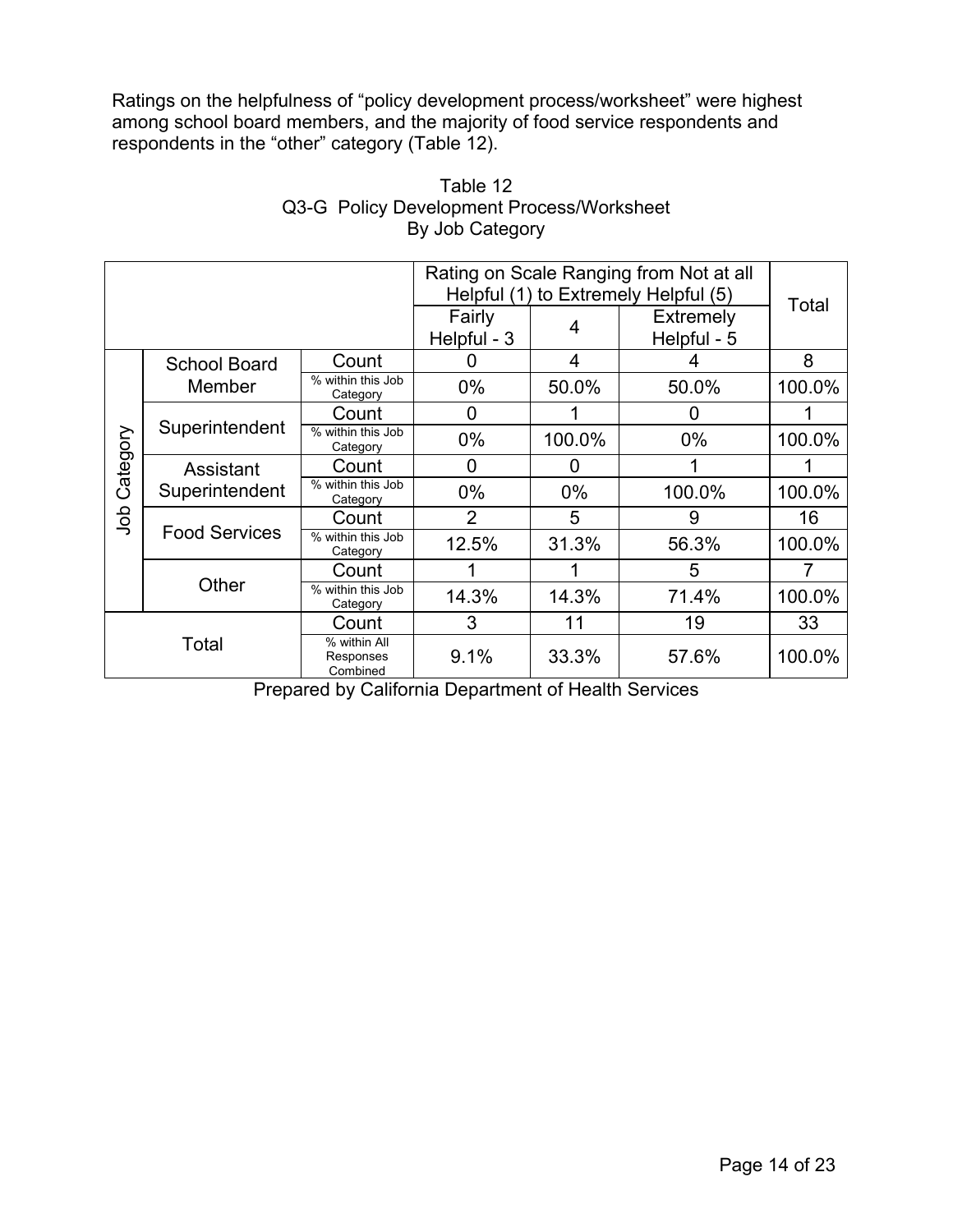The sample policies section of the workshop received high ratings from the majority of respondents (Table 13), with one school board member (12.5%) and one food service respondent (5.9%) rating it as "fairly helpful."

| Rating on Scale Ranging from Not at all |                             |                                       |                |                                 |                                      |        |
|-----------------------------------------|-----------------------------|---------------------------------------|----------------|---------------------------------|--------------------------------------|--------|
|                                         |                             |                                       |                |                                 | Helpful (1) to Extremely Helpful (5) | Total  |
|                                         |                             | Fairly<br>Helpful - 3                 | 4              | <b>Extremely</b><br>Helpful - 5 |                                      |        |
|                                         | <b>School Board</b>         | Count                                 |                | 3                               |                                      | 8      |
|                                         | Member                      | % within this Job<br>Category         | 12.5%          | 37.5%                           | 50.0%                                | 100.0% |
| Category                                | Superintendent              | Count                                 | O              |                                 | O                                    |        |
|                                         |                             | % within this Job<br>Category         | $0\%$          | 100.0%                          | $0\%$                                | 100.0% |
|                                         | Assistant<br>Superintendent | Count                                 | 0              | 0                               |                                      |        |
|                                         |                             | % within this Job<br>Category         | $0\%$          | $0\%$                           | 100.0%                               | 100.0% |
| dop                                     | <b>Food Services</b>        | Count                                 |                | 3                               | 13                                   | 17     |
|                                         |                             | % within this Job<br>Category         | 5.9%           | 17.6%                           | 76.5%                                | 100.0% |
|                                         |                             | Count                                 | $\Omega$       |                                 | 6                                    |        |
|                                         | Other                       | % within this Job<br>Category         | $0\%$          | 14.3%                           | 85.7%                                | 100.0% |
|                                         |                             | Count                                 | $\overline{2}$ | 8                               | 24                                   | 34     |
| Total                                   |                             | % within All<br>Responses<br>Combined | 5.9%           | 23.5%                           | 70.6%                                | 100.0% |

# Table 13 Q3-H Sample Policies By Job Category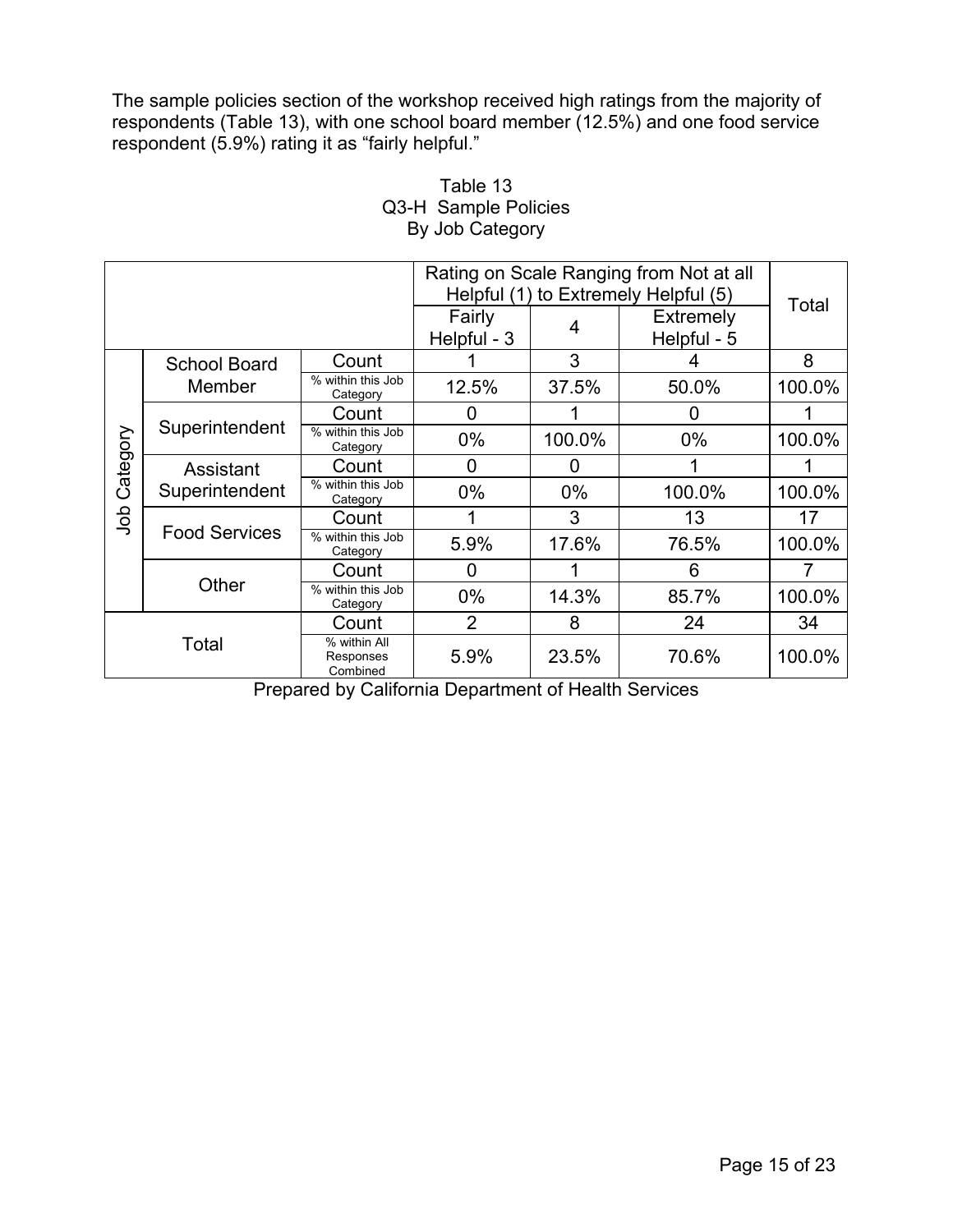The break out session received the lowest ratings of all topics covered during the workshops with 11.5 percent of respondents reporting its helpfulness as 3 or less. Still, over 57 percent of the regional workshop respondents rated this topic "extremely helpful."

|          |                      | Rating on Scale Ranging from Not at all<br>Helpful (1) to Extremely Helpful (5) |                |                          |        |                                 |                |
|----------|----------------------|---------------------------------------------------------------------------------|----------------|--------------------------|--------|---------------------------------|----------------|
|          |                      |                                                                                 | $\overline{2}$ | Fairly<br>Helpful -<br>3 | 4      | <b>Extremely</b><br>Helpful - 5 | Total          |
|          | <b>School Board</b>  | Count                                                                           |                | 0                        | 2      | 4                               | $\overline{7}$ |
|          | Member               | % within this<br>Job Category                                                   | 14.3%          | $0\%$                    | 28.6%  | 57.1%                           | 100.0%         |
|          | Superintendent       | Count                                                                           | 0              | $\mathbf 0$              |        | 0                               |                |
| Category |                      | % within this<br>Job Category                                                   | $0\%$          | $0\%$                    | 100.0% | $0\%$                           | 100.0%         |
|          | <b>Food Services</b> | Count                                                                           | 0              |                          | 4      | 8                               | 13             |
| dol      |                      | % within this<br>Job Category                                                   | $0\%$          | 7.7%                     | 30.8%  | 61.5%                           | 100.0%         |
|          |                      | Count                                                                           | 0              |                          |        | 3                               | 5              |
|          | Other                | % within this<br>Job Category                                                   | $0\%$          | 20.0%                    | 20.0%  | 60.0%                           | 100.0%         |
|          |                      | Count                                                                           |                | 2                        | 8      | 15                              | 26             |
| Total    |                      | % within All<br>Responses<br>Combined                                           | 3.8%           | 7.7%                     | 30.8%  | 57.7%                           | 100.0%         |

# Table 14 Q3-I Break Out Session By Job Category

Prepared by California Department of Health Services

Table 15 details the mean and median responses of workshop attendees when asked to rate how much they agreed with each of the listed statements on a scale from 1 (strongly disagree) to 5 (strongly agree.) Overall, respondents "strongly agreed" with each statement, rating successful case studies (3.68), slightly higher than useful tools (3.59), and information about current regulations (3.43).

### Table 15 Q4 "After attending this workshop I feel I have…" Scale Range from Strongly Disagree (1) to Strongly Agree (4) All Regional Workshops

|        | Came away with            | Came away with        | Came away with useful   |
|--------|---------------------------|-----------------------|-------------------------|
|        | successful case studies   | information about     | tools and resources for |
|        | on how to offer healthier | current federal and   | assessing my own school |
|        | foods and beverages       | state regulations and | environment and         |
|        | without having to         | how to apply them to  | recommending policy     |
|        | sacrifice the bottom line | my school             | solutions               |
| Mean   | 3.68                      | 3.43                  | 3.59                    |
| Median | 4.00                      | 3.00                  | 4.00                    |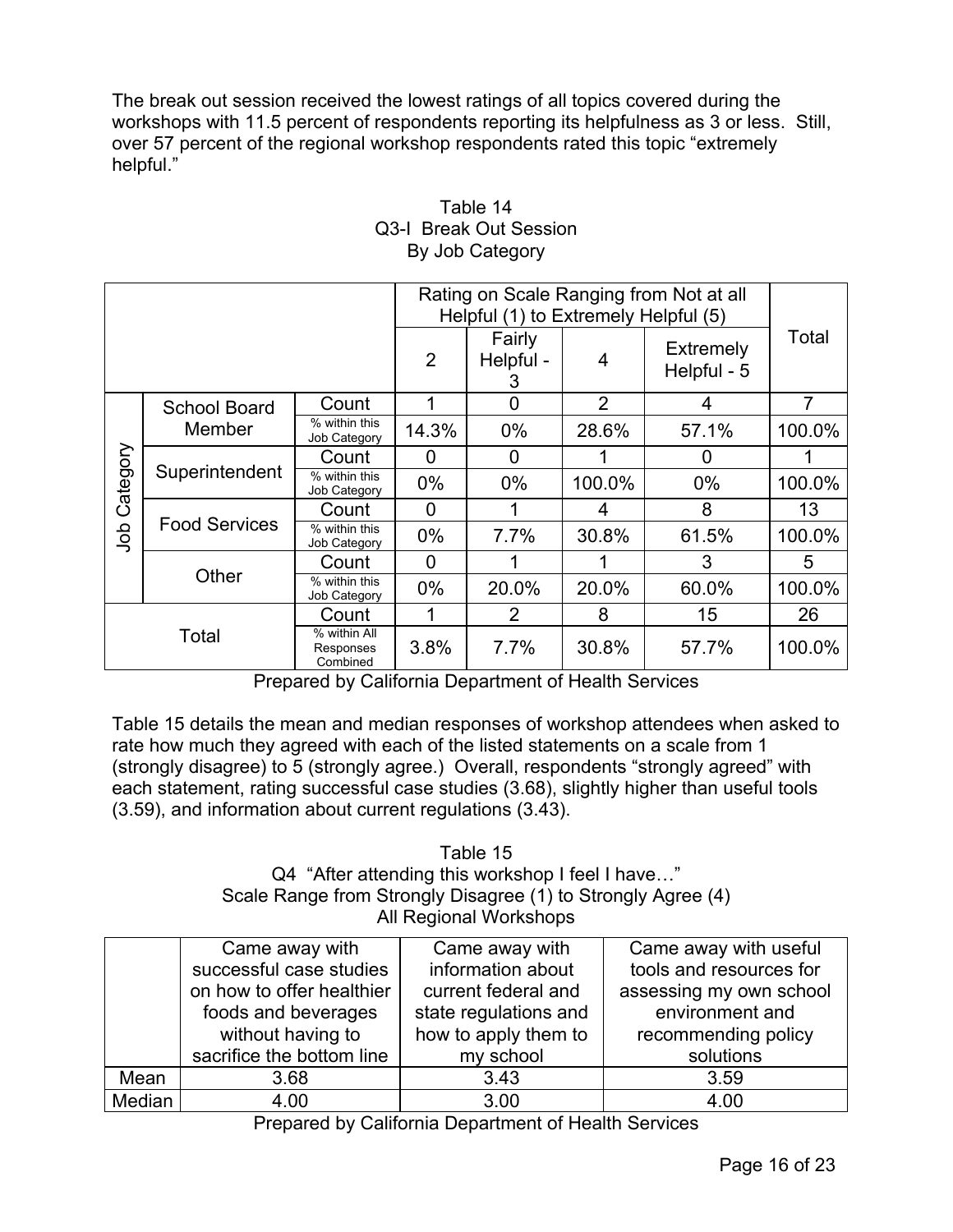Tables 16, 17, and 18 show the distribution of responses to these three questions by job category.

## Table 16 Q4-A Came away with successful case studies on how to offer healthier foods and beverages without having to sacrifice the bottom line All Regional Workshops

| Scale Range from Strongly Disagree<br>(1) to Strongly Agree (4) |                      |                                       | Total     |                    |        |
|-----------------------------------------------------------------|----------------------|---------------------------------------|-----------|--------------------|--------|
|                                                                 |                      |                                       | Agree - 3 | Strongly Agree - 4 |        |
|                                                                 | <b>School Board</b>  | Count                                 |           |                    | 8      |
|                                                                 | Member               | % within this Job<br>Category         | 12.5%     | 87.5%              | 100.0% |
|                                                                 |                      | Count                                 |           |                    | 2      |
| Category                                                        | Superintendent       | % within this Job<br>Category         | 50.0%     | 50.0%              | 100.0% |
|                                                                 | Assistant            | Count                                 |           | O                  |        |
|                                                                 | Superintendent       | % within this Job<br>Category         | 100.0%    | $0\%$              | 100.0% |
| doL                                                             |                      | Count                                 | 8         | 10                 | 18     |
|                                                                 | <b>Food Services</b> | % within this Job<br>Category         | 44.4%     | 55.6%              | 100.0% |
|                                                                 |                      | Count                                 |           | 6                  |        |
|                                                                 | Other                | % within this Job<br>Category         | 14.3%     | 85.7%              | 100.0% |
|                                                                 |                      | Count                                 | 12        | 24                 | 36     |
| Total                                                           |                      | % within All<br>Attendees<br>Combined | 33.3%     | 66.7%              | 100.0% |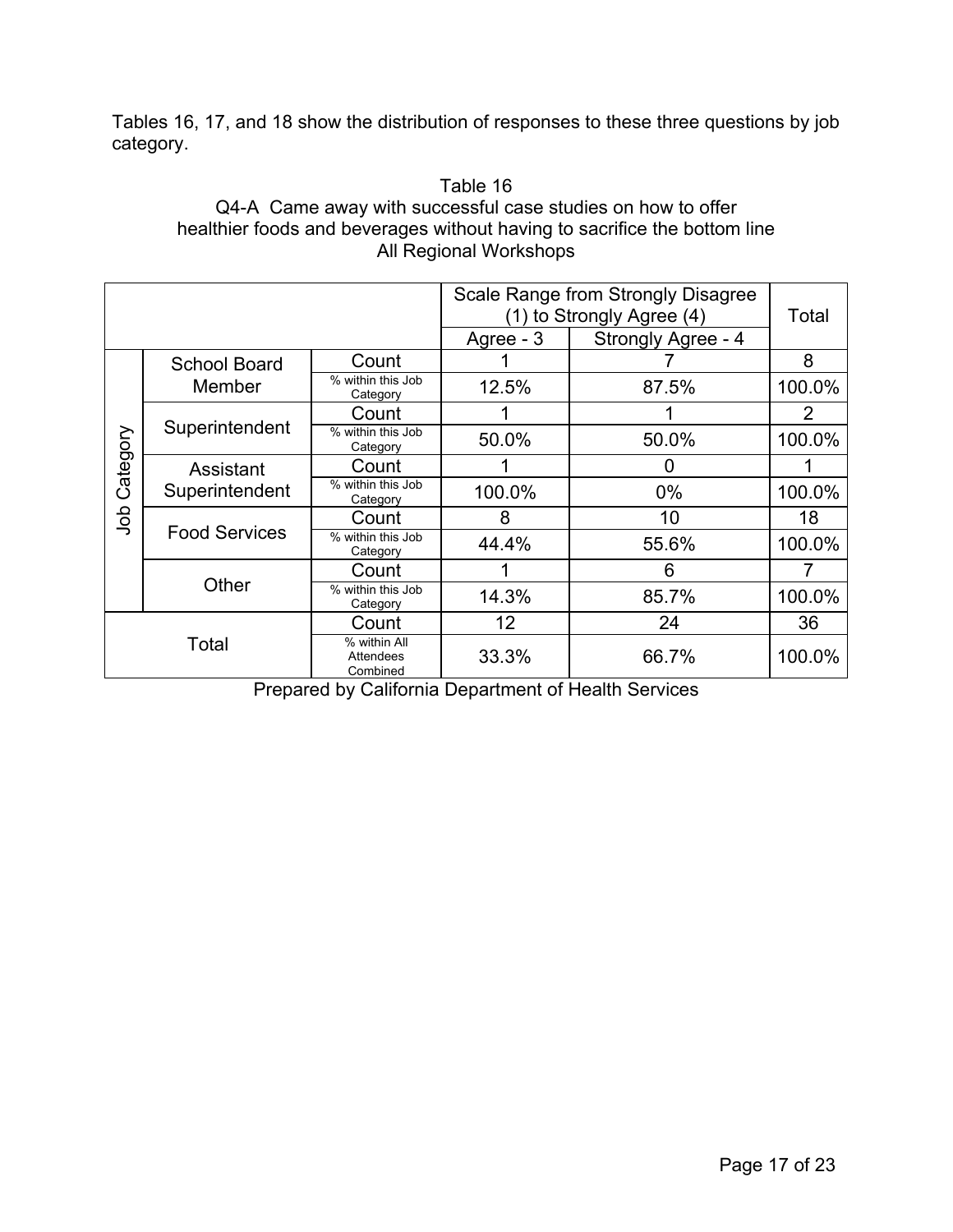### Table 17 Q4-B Came away with information about current federal and state regulations and how to apply them to my school All Regional Workshops

|          |                      |                                       | Scale Range from Strongly Disagree<br>(1) to Strongly Agree (4) | Total              |        |
|----------|----------------------|---------------------------------------|-----------------------------------------------------------------|--------------------|--------|
|          |                      |                                       | Agree - 3                                                       | Strongly Agree - 4 |        |
|          | <b>School Board</b>  | Count                                 |                                                                 |                    | 8      |
|          | Member               | % within this Job<br>Category         | 50.0%                                                           | 50.0%              | 100.0% |
|          |                      | Count                                 |                                                                 |                    | 2      |
| Category | Superintendent       | % within this Job<br>Category         | 50.0%                                                           | 50.0%              | 100.0% |
|          | Assistant            | Count                                 |                                                                 |                    |        |
|          | Superintendent       | % within this Job<br>Category         | 100.0%                                                          | $0\%$              | 100.0% |
| dob      | <b>Food Services</b> | Count                                 | 11                                                              |                    | 18     |
|          |                      | % within this Job<br>Category         | 61.1%                                                           | 38.9%              | 100.0% |
|          |                      | Count                                 | 3                                                               | 4                  |        |
|          | Other                | % within this Job<br>Category         | 42.9%                                                           | 57.1%              | 100.0% |
|          |                      | Count                                 | 20                                                              | 16                 | 36     |
| Total    |                      | % within All<br>Attendees<br>Combined | 55.6%                                                           | 44.4%              | 100.0% |

Prepared by California Department of Health Services

Table 18 Q4-C Came away with useful tools and resources for assessing my own school environment and recommending policy solutions All Regional Workshops

| Scale Range from Strongly Disagree<br>(1) to Strongly Agree (4) |                             |                                       |           |                    | Total  |
|-----------------------------------------------------------------|-----------------------------|---------------------------------------|-----------|--------------------|--------|
|                                                                 |                             |                                       | Agree - 3 | Strongly Agree - 4 |        |
|                                                                 | <b>School Board</b>         | Count                                 | 2         | 6                  | 8      |
|                                                                 | Member                      | % within this Job<br>Category         | 25.0%     | 75.0%              | 100.0% |
|                                                                 |                             | Count                                 |           |                    | 2      |
| Category                                                        | Superintendent              | % within this Job<br>Category         | 50.0%     | 50.0%              | 100.0% |
|                                                                 | Assistant<br>Superintendent | Count                                 |           | 0                  |        |
|                                                                 |                             | % within this Job<br>Category         | 100.0%    | $.0\%$             | 100.0% |
| dol                                                             | <b>Food Services</b>        | Count                                 |           | 11                 | 18     |
|                                                                 |                             | % within this Job<br>Category         | 38.9%     | 61.1%              | 100.0% |
|                                                                 |                             | Count                                 | 3         | 4                  |        |
|                                                                 | Other                       | % within this Job<br>Category         | 42.9%     | 57.1%              | 100.0% |
|                                                                 |                             | Count                                 | 14        | 22                 | 36     |
| Total                                                           |                             | % within All<br>Responses<br>Combined | 38.9%     | 61.1%              | 100.0% |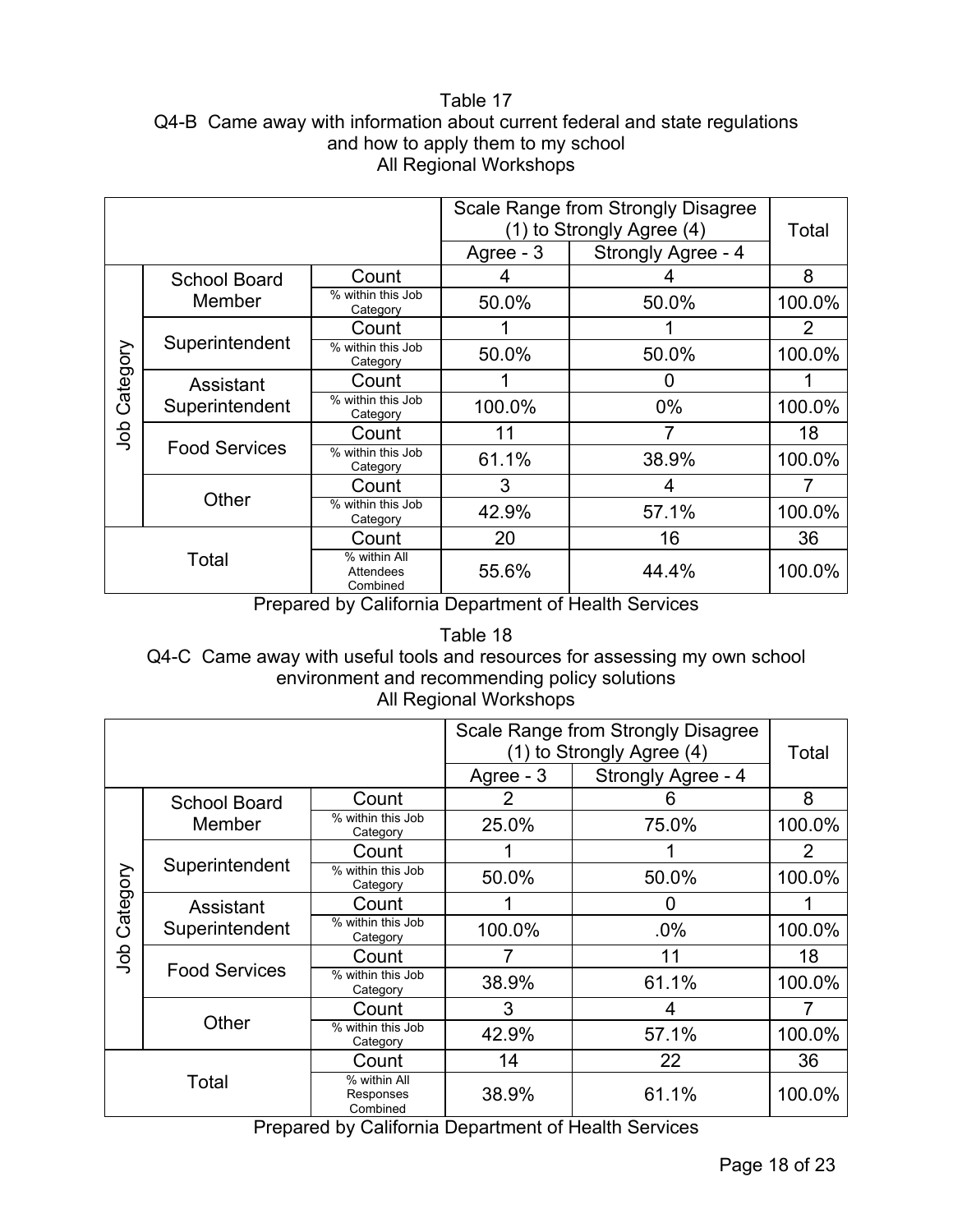The final question asked workshop attendees to report how they learned about the workshops (Table 19). The majority of respondents indicated that they learned about the workshops via the CSBA brochure (51%), with food service respondents split between the CSBA email (33%), and CSBA brochure (39%).

|          |                      |                                    |                | Responses      |       |                |
|----------|----------------------|------------------------------------|----------------|----------------|-------|----------------|
|          |                      |                                    |                |                |       |                |
|          |                      |                                    | <b>CSBA</b>    | <b>CSBA</b>    | Other | Total          |
|          |                      |                                    | email          | brochure       |       |                |
|          | <b>School Board</b>  | Count                              | 0              | 8              | 0     | 8              |
|          | Member               | % within this Job<br>Category      | $0\%$          | 100.0%         | $0\%$ | 100.0%         |
|          |                      | Count                              | $\overline{2}$ | 0              | 0     | $\overline{2}$ |
| Category | Superintendent       | % within this Job<br>Category      | 100.0%         | $0\%$          | $0\%$ | 100.0%         |
|          | Assistant            | Count                              | 0              |                | 0     |                |
|          | Superintendent       | % within this Job<br>Category      | $0\%$          | 100.0%         | $0\%$ | 100.0%         |
| doL      |                      | Count                              | 6              |                | 5     | 18             |
|          | <b>Food Services</b> | % within this Job<br>Category      | 33.3%          | 38.9%          | 27.8% | 100.0%         |
|          |                      | Count                              |                | $\overline{2}$ | 3     | 6              |
|          | Other                | % within this Job<br>Category      | 16.7%          | 33.3%          | 50.0% | 100.0%         |
| Total    |                      | Count                              | 9              | 18             | 8     | 35             |
|          |                      | % within All Responses<br>Combined | 25.7%          | 51.4%          | 22.9% | 100.0%         |

Table 19 Q5 "How did you learn about this workshop?" By Job Category

Prepared by California Department of Health Services

Of those who indicated that they learned about the workshop in some other way the responses were:

- Both the website and electronic newsletter (1)
- California Project LEAN (1)
- Email from 5-a-Day Jackie (1)
- From Assistant Superintendent's office (1)
- Superintendent (2)
- Network grant and district administrator (1)
- Personal contact (1)
- Via letter (1)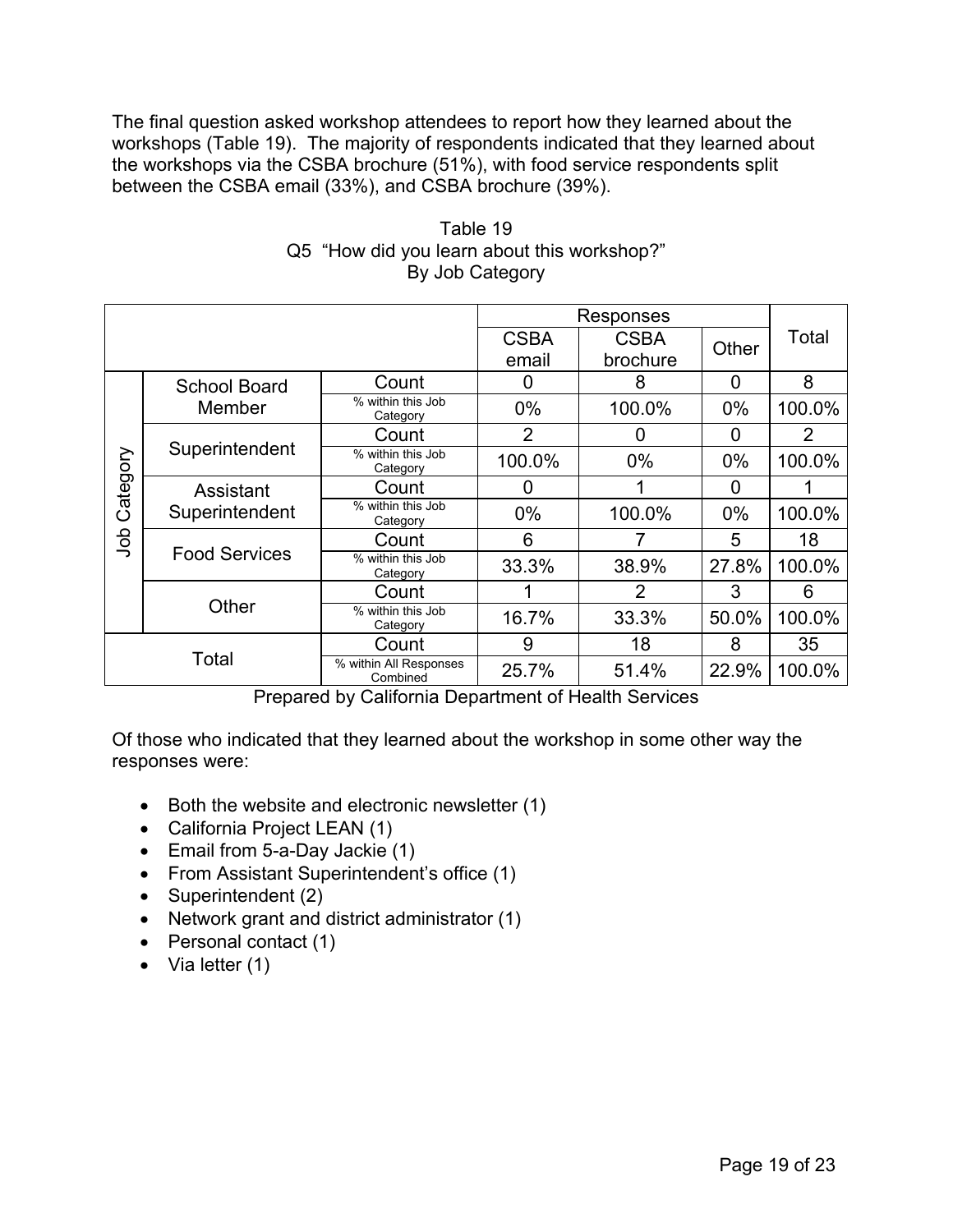## CSBA Annual Conference

This one hour presentation was attended by 30 people, of which five school board members completed an evaluation form, a 16.6 percent response rate. The following topics were presented:

- The Link Among Nutrition, Physical Activity, and Learning
- The Obesity Epidemic
- Policy Development Process/Worksheet
- Making Policies Work
- Sample Policies
- Break Out Session

All five respondents indicated that they "plan to bring up the issue of nutrition for discussion at school board meetings." Four of the five (80%), indicated that they "plan to assess their school environment and recommend changes." Two of the five (40%), "plan to suggest that a fellow school board member attend a training."

When asked to rate the helpfulness of the workshop topics and activities, all topics received a high mean rating. The highest rated topic was "policy development process/worksheet" (4.75), followed by the "link among nutrition, physical activity, and learning" (4.67), and "sample policies" (4.67).

#### Table 20

Mean Rating of Helpfulness of Workshop Topics/Activities Mean Responses on Scale from Extremely Helpful (5) to Not at all Helpful (1) All Responses Combined

|                                 | Mean   |
|---------------------------------|--------|
| <b>Topic/Activity</b>           | Respon |
|                                 | se     |
| The Link Among Nutrition,       | 4.67   |
| Physical Activity, and Learning |        |
| The Obesity Epidemic            | 4.25   |
| <b>Policy Development</b>       | 4.75   |
| Process/Worksheet               |        |
| <b>Making Policies Work</b>     | 4.25   |
| Sample Policies                 | 4.67   |
| <b>Break Out Session</b>        | 4 በበ   |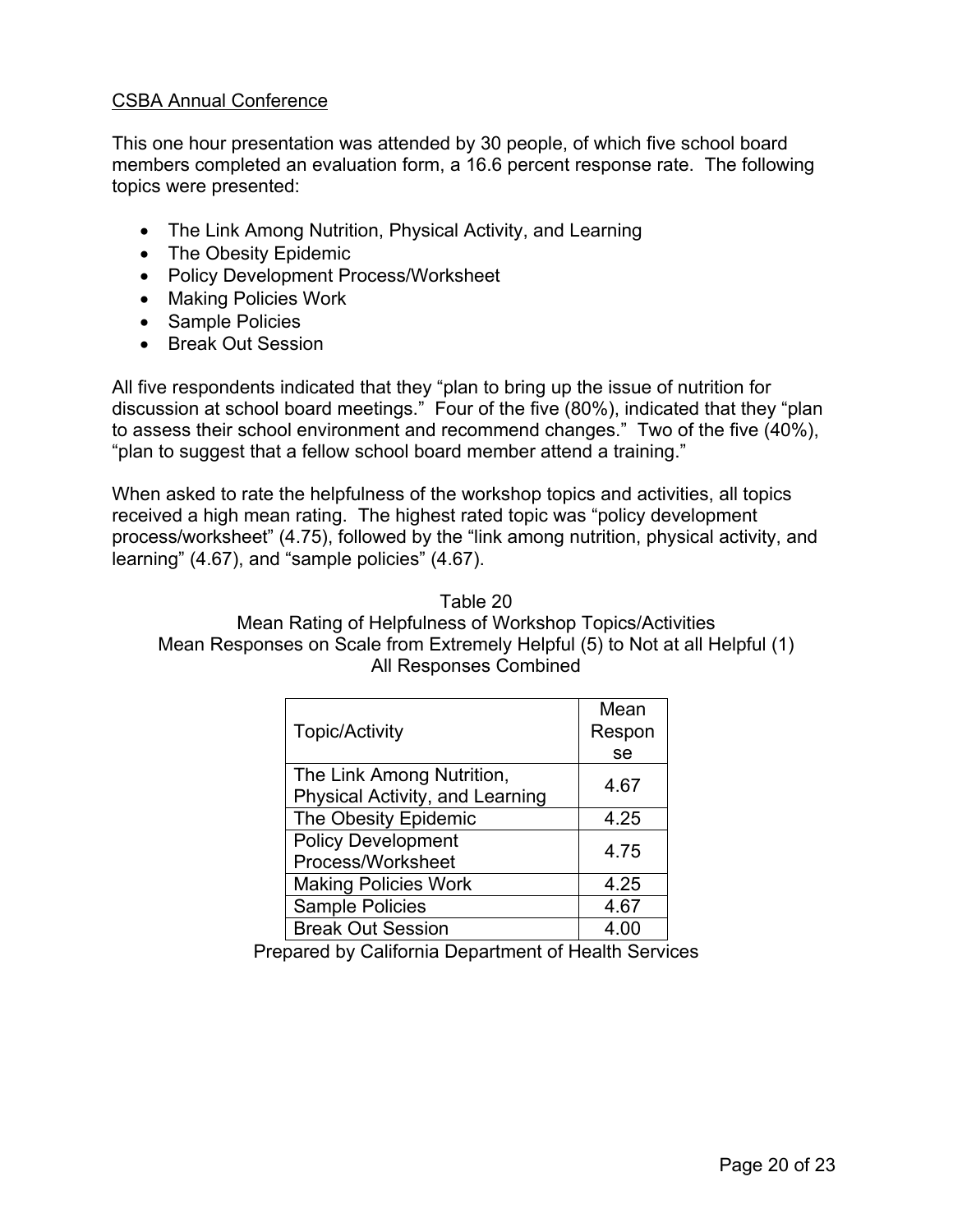All respondents reported strong agreement with the following statements (Table 21), with "useful tools and resources for assessing" the school environment receiving the highest mean rating (3.80).

#### Table 21

## "After attending this workshop I feel I have come away with…" Mean Responses on Scale from Strongly Agree (4) to Strongly Disagree (1) All Responses Combined

| Item                                                                                                       | Mean<br>Response |
|------------------------------------------------------------------------------------------------------------|------------------|
| Successful case studies on how to offer<br>healthier foods and beverages                                   | 3.50             |
| Information about current federal and state<br>regulations and how to apply them to my<br>school           | 3.60             |
| Useful tools and resources for assessing my<br>own school environment and recommending<br>policy solutions | 3.80             |

Prepared by California Department of Health Services

CSBA convention respondents indicated that they learned about the workshop in the following ways.

- CSBA Convention program (1)
- Flyer promoting workshop (1)
- Promoted at another CSBA conference workshop (1)
- Checked convention program, flyer and other due to interest in the subject matter (1)
- Campaigned on the issue of healthy foods (1)

# DISCUSSION

The number of evaluation responses reflects the assessments of 40 percent of those who attended the three regional workshops and 16.6 percent of those who attended the workshop at the CSBA Annual Conference. These response rates should be kept in mind when discussing the results and trying to generalize the findings to the larger audience. Additionally, only three responses were received from superintendents and assistance superintendents combined, therefore results for these job categories have not been addressed in any detail.

Overall, respondents from both the regional workshops and the CSBA Annual Conference reported positive assessments of their workshop experience. While all the workshops were geared to school board members, respondents from food service and the "other" job category generally agreed with school board members' positive assessments of the usefulness of the workshop topics.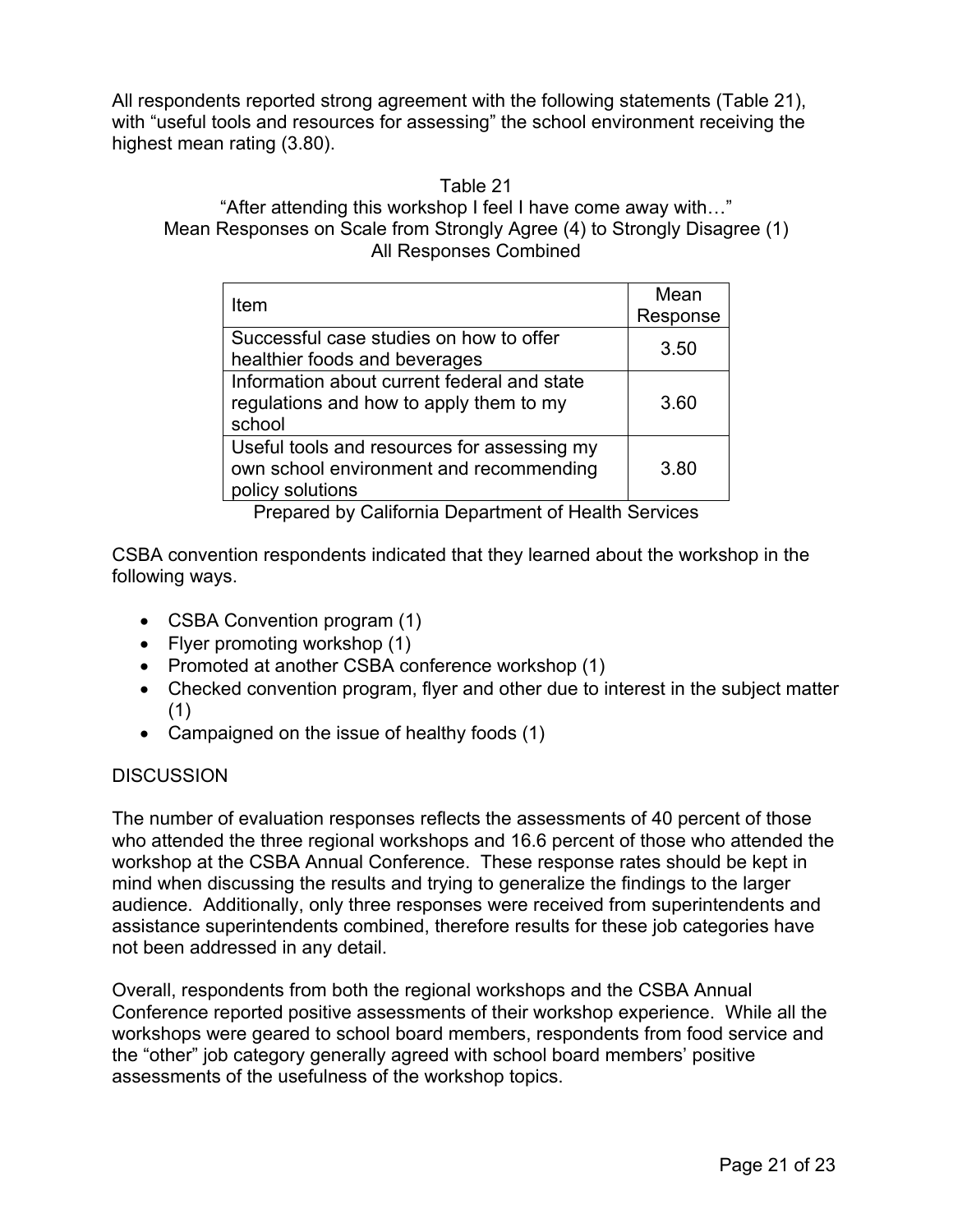People in the food service job category were not specifically targeted for workshop participation, yet made up 36 percent of all regional workshop attendees. The participation of food service staff in these workshops should be viewed as positive since their evaluations were just as favorable as those of school board members. Food service respondents indicated that they are actively looking for success stories from other school districts, as well as taking part in organizing a district advisory board. Since they have not been the direct target of this intervention it is not surprising that food service respondents rated some topics as more helpful than did school board members.

One difference is their rating of the topic covering the link between nutrition, physical activity, and learning, where 28.6 percent of school board members and 64.7 percent of food service respondents rated the topic "extremely helpful." One possible explanation for this difference is that the campaign message has been directed at school board members, including scientific research about health, nutrition, physical activity and learning, therefore they didn't find the topic as useful since they already knew about it, compared to food service respondents to whom the campaign messages have not be targeted.

Another difference between these two groups can be seen from their ratings on whether they came away with successful case studies on how to offer healthier foods and beverages without having to sacrifice the bottom line, with 87.5 percent of school board members and 55.6 percent of food service respondents "strongly agreeing" with this statement. One interpretation of this difference is that food service respondents feel they already know how to run operations since this is their main job, or it could indicate that they didn't feel that the case studies presented were good examples of ways to not lose money selling healthy foods. Another possible interpretation is that food service respondents don't feel that any of the case studies will work for them, which has been expressed anecdotally throughout the campaign.

A chi square analysis was run on the distribution of responses by job category for all questions. A significant difference was found on the topics "role of the advisory committee" and "boards role in policy development." The range of differences in these responses is from a 3, fairly helpful, to a 5, extremely helpful; so, while this distribution is statistically different, all responses were nonetheless positive. In both cases the main difference in responses appears to be between school board member and food service respondents.

The "role of the advisory committee" was rated a 4 or 5 by 100 percent of school board respondents and 88.3 percent of food service respondents. This same topic was rated a 3 by 11.8 percent of food service respondents. Perhaps this is due to food service respondents not seeing themselves as having a role in advisory committees or not seeing this role as important. For the "board's role in policy development" it is more difficult to try and discuss the significance of the distribution of responses as both school board members and food service respondents rated the topic either a 4 or 5.

Evaluation responses from the one hour workshop at the CSBA Annual Conference are too small to draw many conclusions other than the five respondents rated all aspects of the workshop positively. The only responses that stand out from the others is only 2 of